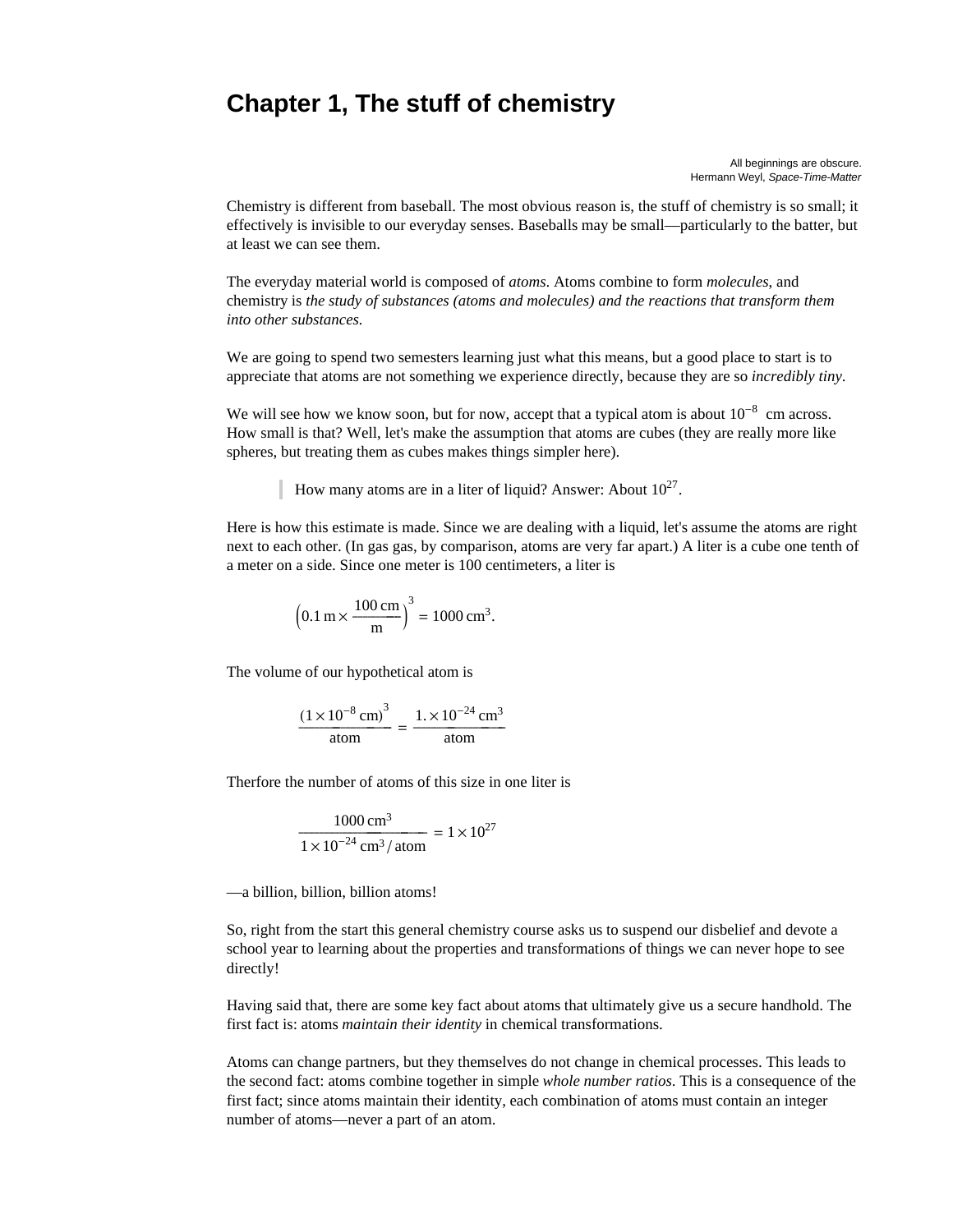A third fact known as *Avogadro's hypothesis*, is that *equal volumes* of different *gases* (at the same temperature and pressure) contain *equal numbers* of particles.

Amedeo Avogadro proposed this in 1811, as an explanation of Gay-Lussac's *Law of combining volumes*: Volumes of reacting gases (at the same temperature and pressure) combine in whole number ratios, and product gas volumes are also in whole number ratios of reactant volumes.

For example, it was found that

2 volumes hydrogen + 1 volume oxygen  $\rightarrow$  2 volumes water vapor

1 volume nitrogen + 1 volume oxygen  $\rightarrow$  2 volume nitrogen oxide

3 volumes hydrogen + 1 volume nitrogen  $\rightarrow$  2 volumes ammonia

Avogadro's hypothesis means that we can interpret these reactions in terms of particles; for example,

2 hydrogen particles + 1 oxygen particle  $\rightarrow$  2 water particles

# **à Avogadro's hypothesis**

Avogadro's hypothesis was real genius. I do not know what led Avogadro to make it, but perhaps, with nearly 200 years of hindsight, it was the insight that since gases seemingly provide little resistance to movement (for example, it is easy to run in air, but very hard to run in water), they must be *mostly empty space* and so their *volume depends on the motion of the particles rather than on their size*.

> We will learn that at room temperature and 1 atm pressure, a liter of any gas contains about  $3 \times 10^{22}$  particles. Assume each gas particle takes up the volume of a cube  $10^{-8}$  cm on a side. What percentage of the volume of a gas at room temperature and 1 atm pressure is empty space? Answer: 99.997 %.

Avogadro applied the hypothesis to Gay-Lussac's gas volume data to predict correctly that atoms of the same element could combine together to form *diatomic molecules* and to predict correctly the *absolute proportions* of atoms in gaseous molecules.

For example, Gay-Lussac measured that when 2 volumes of hydrogen reacts with one volume of oxygen, the resulting water vapor takes up two (not three) volumes.

2 volumes hydrogen + 1 volume oxygen  $\rightarrow$  2 volumes water vapor

Avogadro interpreted this in terms of *numbers of particles*, as follows: In 2 volumes of hydrogen there are twice as many particles as in one volumes of oxygen. Since the volume of the water vapor formed is the same as that of the hydrogen, as many particles of water vapor must be produced as there are particles of hydrogen originally. Since there are only half as many oxygen particles to start with, but since each particle of water vapor contains oxygen, Avogadro assumed that the oxygen particles must have *split in two in the reaction*—that is, that oxygen is really a molecule consisting of two atoms of oxygen (actually, any even number would work; we know now it is just two).

If you continue with this line of reasoning with the other two experiments that Gay-Lussac did, you can see that nitrogen and hydrogen are also splitable molecules. This means, for example, that we can summarize the chemical transformation with the *chemical equation*

 $2 H_2(g) + O_2(g) \rightarrow 2 H_2O(g)$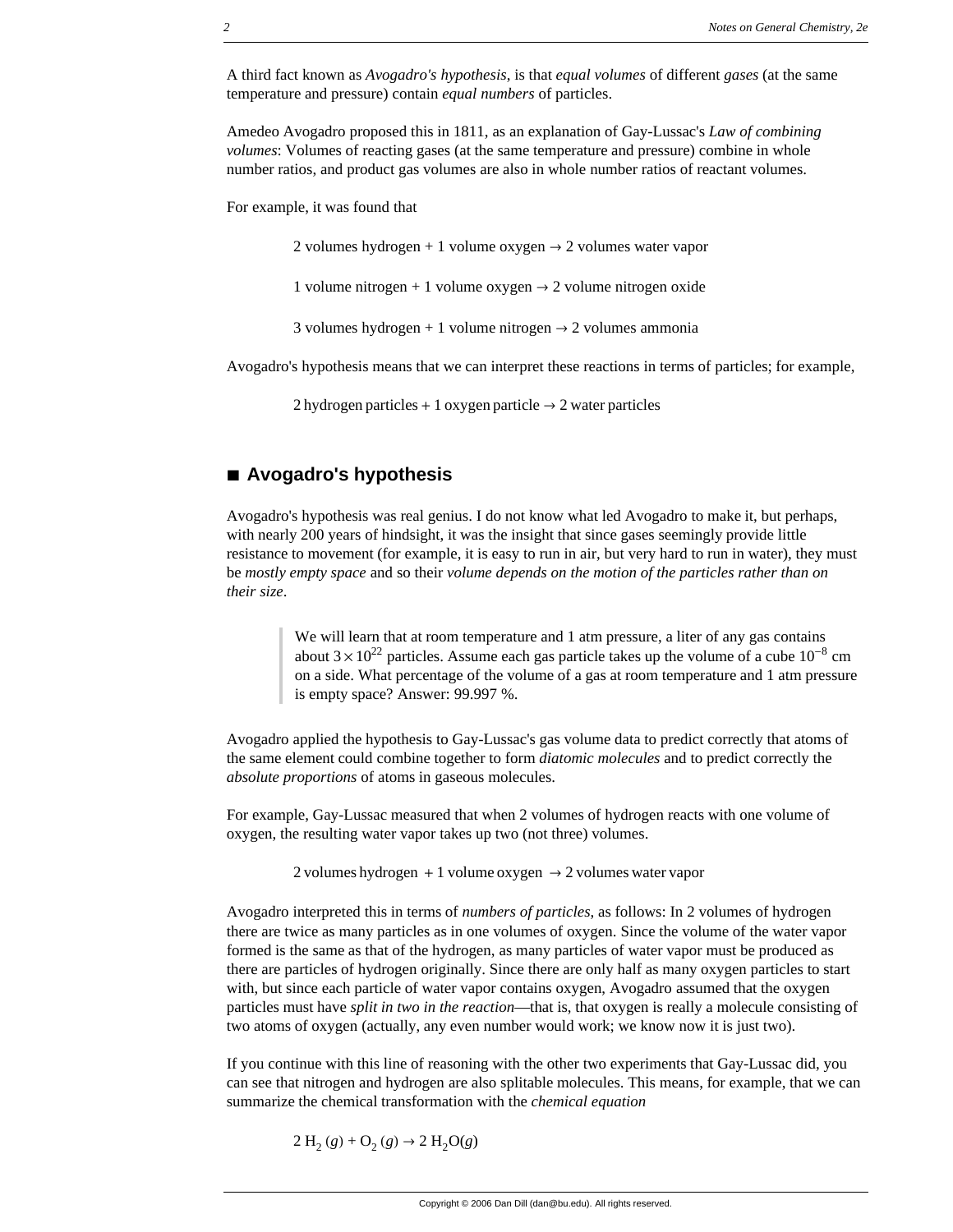The coefficients multiplying each *chemical formula* denote the *relative numbers* of particles of each substance. Because atoms are so small, in typical transformation the *absolute numbers* of particles involved are enormous, and in particular, *not* just one or several.

## **à Incomplete combustion of acetylene**

A vivid demonstration of chemical transformation is the combustion of acetylene,  $C_2H_2$ . A balloon filled with acetylene gas is taped to a ring stand, and placed over a flame. The *combustion* of the acetylene is so rapid that not enough oxygen is available. As a result the combustion is *incomplete*; rather than producing carbon dioxide and water vapor,

 $C_2H_2(g) + \frac{5}{2}O_2(g) \rightarrow 2 CO_2(g) + H_2O(g)$ 

the result was soot — elemental carbon and water vapor,

$$
C_2H_2(g) + \frac{1}{2}O_2(g) \rightarrow 2 C(s) + H_2O(g)
$$

If you look at this through your child eye, it's really magical to get black soot from a clear, colorless gas.

## **à Building blocks of atoms**

So, at the bottom of chemistry is atoms. There must be more to atoms, though, for otherwise atoms would not combine to form molecules. An atom is composed of one or more negatively charged electrons and a positively charged nucleus. Atoms of different elements contain different numbers of electrons. The total electronic charge is balanced by a corresponding positive charge in the nucleus, so that overall atoms are electrically neutral.

How are the electrons and the nucleus of an atom arranged?

#### **Charge-to-mass ratio of the electron**

The first step to answering this question is provided by *JJ Thomson's* measurement in 1897 of the ratio of the charge of the electron and its mass. Thomson produced a beam of electrons that he was able to deflect one way by an electric field, and the opposite way by a magnetic field. By adjusting the two fields so that their deflections just cancelled, he was able to determine the velocity of the electrons in the beam as the ratio of the electric and magnetic field strengths,

 $v = E/H$ 

Next, he noted the deflection s of the beam in the presence of the electric field alone. This is a measure of the acceleration experienced by the electron,

$$
s = \frac{1}{2} a t^2
$$

during the time *t* spent in the electric field. From Newton's law, the acceleration is

$$
a = \frac{F(E)}{m}
$$

where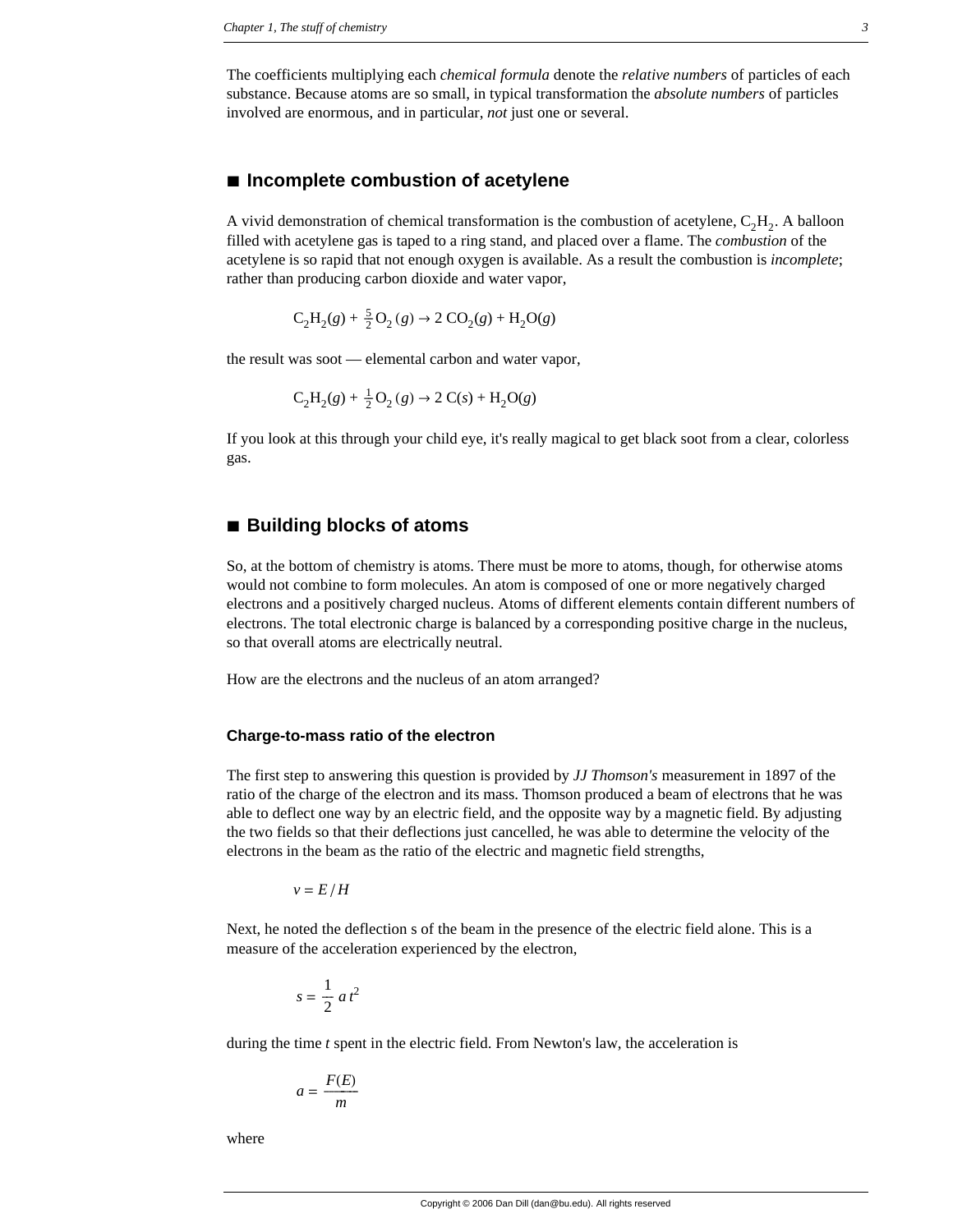$F(E) = E e$ 

is the force exerted on the electron of charge e by the electric field of strength *E*. The time is given by the ratio of the length of the electron path in the electric field to the velocity of the electron

$$
t = \ell / \nu
$$

Combining these relations, the *electron charge-to-mass ratio* can be expressed as

$$
e/m=\frac{2\,s\,E}{\ell^2\,H^2}
$$

Everything on the right-hand side of this equation is known from the measurements.

In this way Thomson found that  $e/m$  is  $1.76 \times 10^{11}$  C/kg. The current, more accurate and precise value is 1.758820173647172 $\times 10^{11}$  C/kg.

#### **Charge, and so mass of the electron**

The next step was the determination in 1906 by *Robert Millikan* and *HA Fletcher* of the charge *e* itself. They did this by suspending charged droplets of oil in an electric field just sufficient to offset the opposite gravitational field. The upward force due to the electric field is

 $F(E) = Q E$ 

where *Q* is the total charge on the oil droplet. Millikan and Fletcher found that *Q* was always a multiple of  $1.6 \times 10^{-19}$  Coulombs. Accordingly, they reasoned that this value was the fundamental unit of charge, and in particular the charge carried by a single electron.

The current value of the unit of charge is  $1.602176462 \times 10^{-19}$  C.

Use the value of the charge-to-mass ratio,  $e/m$ , to compute the *mass of the electron*. Answer:  $9.10938188 \times 10^{-31}$  kg.

This is how we know the mass of the electron.

#### **The nucleus**

Earlier we estimated that if we assume the linear dimension of atom is  $10^{-8}$  cm, then 1 L (one liter) there is room for approximately  $10^{27}$  atoms,

> Estimate what percentage of the mass of chemical matter is due to electrons. Use the fact that water molecules have 10 electrons, that the approximate linear dimension of a water molecule is  $10^{-8}$  cm, and that 1 L of water weighs 1 kg. Answer: About 0.9%.

From this information we can compute the the percentage of the mass of water is due to its electrons as

$$
\frac{10 \text{ electron}}{\text{molecule}} \times \frac{10^{27} \text{molecule}}{\text{Liter}} \times \frac{9.10938188 \times 10^{-31} \text{ kg}}{\text{electron}} \times \frac{\text{Liter}}{\text{kg}} \times 100\% = 0.9\%
$$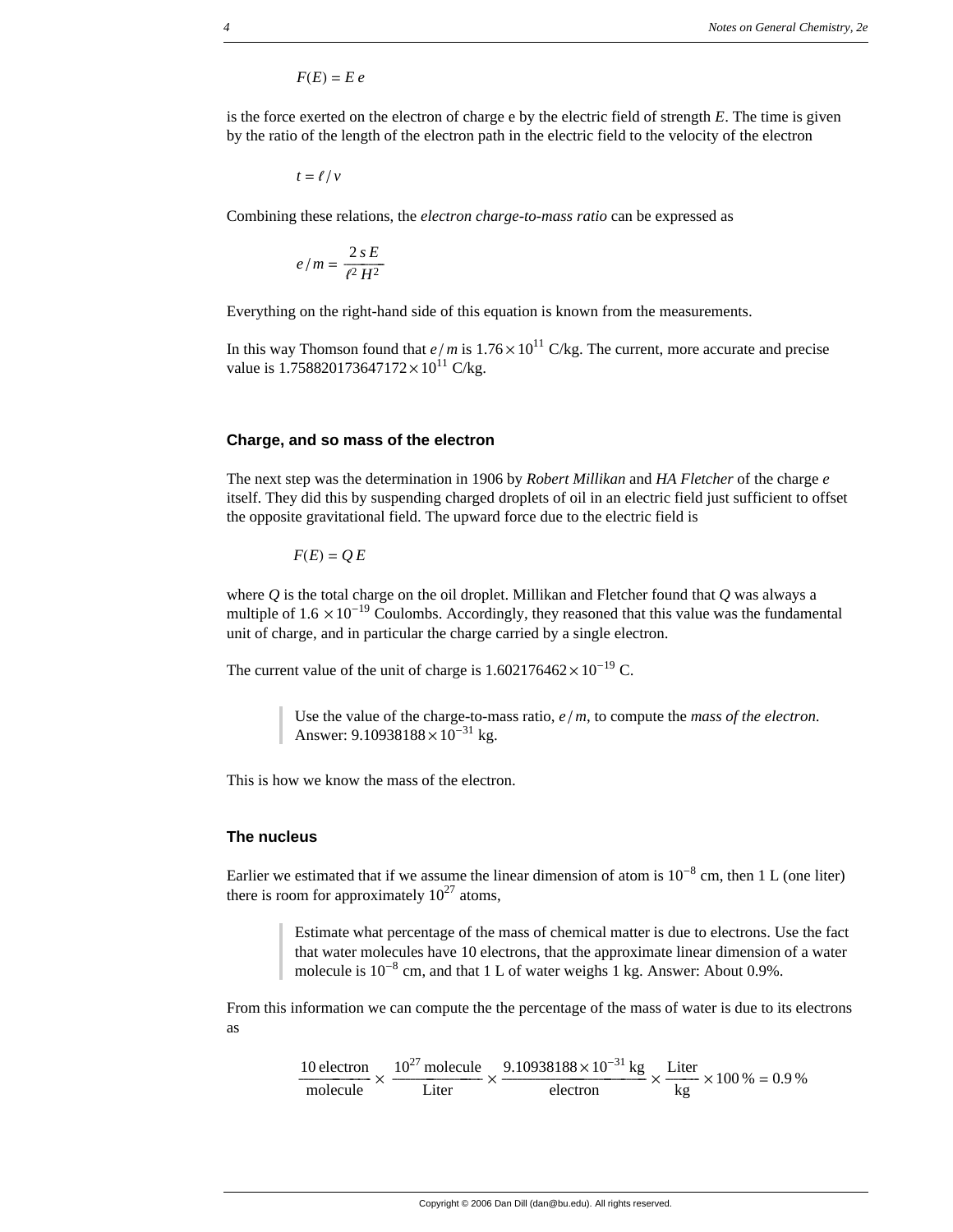Since we have only estimated the number of atoms in 1 kg to one significant figure, we have expressed the result to this many significant figures. This result means that in 1 kg of water, the mass due to electrons is 0.009 kg.

This result is true generally: *In chemical matter, less than 1 % of the mass is due to electrons*! That is, nearly all of the mass of chemical matter is due to something else.

While nearly all of the mass of an atom in its nucleus, nearly all of the space taken up by the atom is due to its electron! In 1911, *Ernst Rutherford* determined directly that indeed nearly all of an atom consists of a *positively charged nucleus of linear dimension 10*-*12cm*, that is, incredibly *smaller* than the atom itself.

Rutherford did this by measuring the deflection of  $He^{2+}$  ions—nuclei of helium atoms—by gold atoms. While most ions were not deflected much at all, a few were *deflected by 180 degrees*. Rutherford calculated that the only way this was possible was if the gold atoms consisted of a cloud of electrons surrounding the very dense, positively charged nucleus, for only then could the gold atom transfer enough momentum to the ions to scatter them backwards in the direction from which they came.

Now, we know that atoms have a linear dimension of about  $10^{-8}$  cm. Since the nucleus evidently has a linear dimension 10,000 times smaller, this means: *In chemical matter, space is mostly empty*!

It also means that the nucleus is almost unimaginably dense. To see how dense, we can compute the mass and volume of a carbon atom nucleus. The radius of this nucleus has been measured (by experiments analogous to Rutherford's) to be  $r_{\text{nuc}} = 6.0 \times 10^{-13}$  cm. The nucleus is spherical and so its volume is

$$
\frac{4}{3} \pi r_{\text{nuc}}^3 = 9. \times 10^{-37} \text{ cm}^3.
$$

The mass of the carbon nucleus can be determined by measuring its deflection in a magnetic field, in a *mass spectrometer*. It is found in this way to be  $1.9927 \times 10^{-26}$  kg.

Compute the ratio of the mass to the volume give the density of matter in the carbon nucleus. Answer:  $2.2 \times 10^{10}$  kg/cm<sup>3</sup>.

In non-metric units, using the conversions 2.2 lbs/kg, the density is  $4.8 \times 10^{10}$  lbs/cm<sup>3</sup>, that is,  $48$ *billion pounds per* cm<sup>3</sup>! This is very dense indeed! By the way, the number of significant figures in this result is limited by the two significant figures in the radius of the nucleus.

By comparison, the density of matter outside of the nucleus, due to the electrons is tiny,

$$
\frac{\text{ElectronMass}}{\text{electron}} \times \frac{10 \text{ electron}}{\text{atom}} \times \frac{1 \text{ atom}}{\left(10^{-8} \text{ cm}\right)^3} = 9. \times 10^{-6} \text{ kg/cm}^3.
$$

In non-metric units this density is  $0.00002 \text{ lbs}/\text{cm}^3$ .

The result of Rutherford's analysis is the *solar system model of the atom*, with the nucleus acting as the Sun, the electrons as the planets, and their coulomb attraction acting as gravity. Nearly all of the mass is contained in nucleus while nearly all of the space is taken up by the electrons. The nucleus is almost unimaginably dense while the density of matter elsewhere, which is nearly everywhere, is vanishingly small.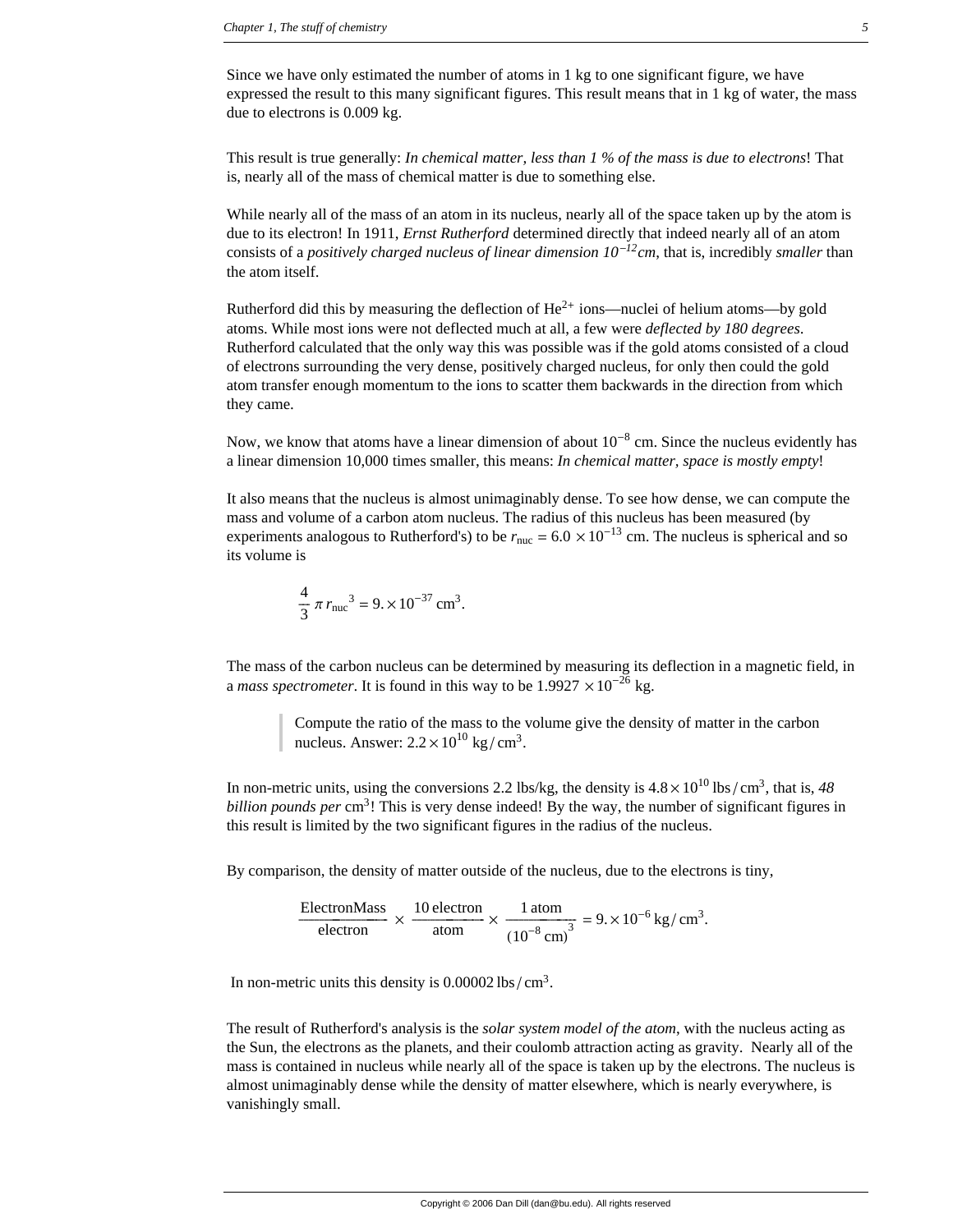Estimate the percentage of the volume of an atom that is *not* empty space. Do this by assuming essentially all of the matter in the atom is in the nucleus. Answer:  $9 \times 10^{-11}$  %.

One of the great conundrums of the physical world is how it can seem so real when in fact it is nearly entirely empty! Perhaps the next time you look at something, you will ponder the fact that what you see is more than 99% empty space.

#### **Protons, neutrons, and isotopes**

Nuclei are composed of two kinds of particles, positively charged *protons* and uncharged *neutrons*. The number of protons, *Z*, is called the *atomic number*. The number of neutrons, *N*, combines with the atomic number *Z* to determine the *mass number A*, that is,

 $A = Z + N$ 

A particular isotope of an element E (say) is indicated with the notation  ${}_{Z}^{A}E$ . For example, the most common form of carbon atoms have 6 protons and so a nuclear charge of +6 and atomic number  $Z = 6$ , 6 neutrons and so  $N = 6$  and mass number  $A = Z + N = 12$ . All of this is abbreviated as <sup>12</sup><sub>6</sub>C. Since atoms are electrically neutral, the number of electrons an atom has is equal to the atomic number, that is, the number of protons in the atom nucleus.

# **à Relative atomic mass**

The chemical properties of an element are determined by the number of electrons its atoms have. However, the atoms of most elements can have alternative numbers of neutrons, and so different possible mass numbers, *A*. These different kinds of atom of an element are called *isotopes*.

The masses of individual atoms can be determined in a mass spectrometer, by first removing an electron to create a positively charged *ion* (known as a *cation*), using an electric filed to accelerate the ion to a known speed, and then measuring the deflection of the ion in a magnetic field. The amount of deflection depends on how heavy the ion is; lighter ions are deflected more. Different isotopes of the same element show up as ions deflected by slightly different amounts.

The masses of atoms are measured in *relative atomic mass units*, amu's,on a scale for which an atom of carbon with mass number 12 (6 protons and 6 neutrons) is 12 amu exactly (and so with an infinite number of significant figures). Atomic mass units are *dimensionless*, that is, they are just relative numerical values without any units.

The relative number of isotopes of a given element is known as the *natural abundance* of that isotope. Isotopes of the same element behave the same way chemically. Since isotopes have the same number of electrons, this illustrates that chemistry is controlled by the electrons in atoms. Because isotopes of the same element behave the same way chemically, unless special steps are taken, a sample of an element contains mixtures of its isotopes.

Tables of the relative atomic masses of the elements reflect the average mass of an atom of a element, determined by weighting each isotopic mass by the relative abundance of the isotope. To see how this works, let's compute the relative atomic mass of chlorine. The first step is to find out the isotopes of chlorine and their relative abundance. A convenient place to get this data is The WebElements web site,

http://www.webelements.com

Here is the isotope data for chlorine.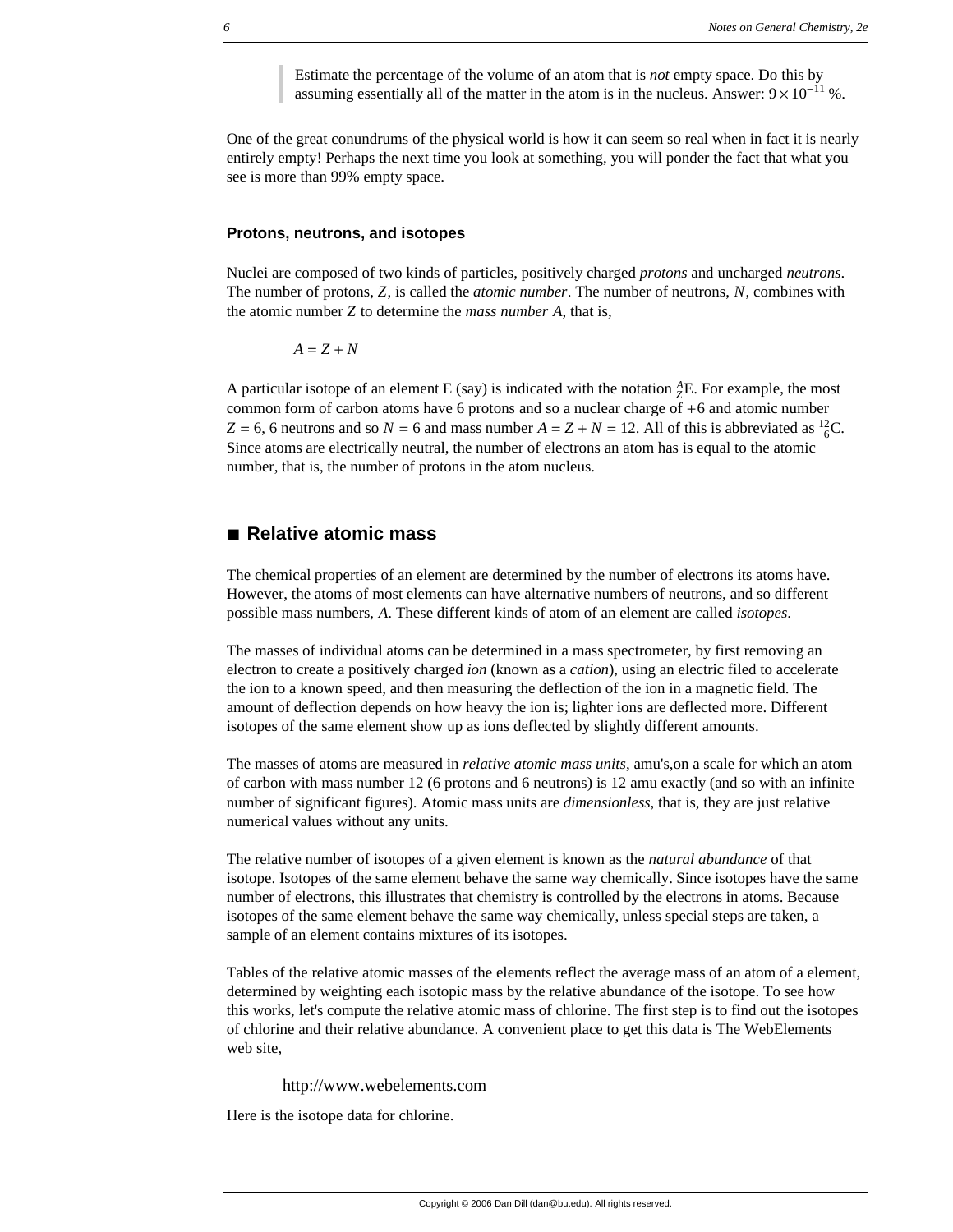|                  | Isotope Relative mass % Abundance |       |
|------------------|-----------------------------------|-------|
|                  | $^{35}$ Cl 34.968852721           | 75.78 |
| 37 <sub>Cl</sub> | 36.96590262                       | 24.22 |

Use this data to compute the weighted relative atomic mass of chlorine atoms. Answer: 35.45.

This answer has been rounded to four significant figures since this is what we are justified in using (do you see why?). The result is consistent with the value 35.4527 tabulated on the inside from cover of the text book (presumably computed from more precise abundance data).

# **à Absolute atomic mass**

Let's summarize what we have learned about *relative* atomic masses. We can use a mass spectrometer to determine the relative masses of atoms. We use a scale on which an atom of  $^{12}C$  is exactly 12 amu. Since the scale is relative, the amu unit has no dimensions. Relative atomic masses are typically tabulated as averages of the relative masses of the naturally occurring isotopes, weighted by the relative abundance of each isotope.

The next question is, what are the *absolute* masses of atoms? That is, for example, what does 12 atomic mass units (*amu*) correspond to in grams? It is crucial that we determine this, because what we are interested in is how many atoms we have, but, since atoms are so tiny, *the only way we will be able to count atoms is by weighing them*.

Absolute mass is determined by a two-step process. First, a *counting unit* for atoms—a *chemist's dozen*—is defined. This unit is called the *mole* (abbreviated mol; from Latin *moles*, meaning *heap* or *pile*). A mole of a substance is defined as the amount that contains the same number of atoms (or molecules, or other entities) as the number of atoms contained in exactly 12 g of  $^{12}C$ . This number is known as *Avogadro's number*,  $N_0$ ; its value is 6.02214199  $\times 10^{23}$  /mol. So, for example, one mole of <sup>12</sup>C weighs exactly 12 g. (Note that the value of  $N_0$  would be different if used a different definition of the mole.)

Then, once the counting unit has been defined, we can use its value and an atom's relative atomic mass to determine the absolute atomic mass of an atom, and so molecules. For example, let's compute the absolute mass of one carbon *atom.* We know the mass of one mole and we know how many atoms there are in a mole. So we can write

 $\frac{\text{mass}}{1^{12}\text{C atom}} = \frac{\text{mass}}{\text{mole}} \times \frac{\text{mole}}{\text{atom}} = \frac{12 \text{ g}}{\text{mol}} \times \frac{1 \text{ mol}}{6.022 \times 10^{23} \text{ atom}} = 1.99264647 \times 10^{-23} \text{ g/atom}.$ 

The result is displayed to nine significant figures, because the relative mass of  $^{12}C$  is known exactly (by definition) and nine is the number of significant figures in Avogadro's number. One-twelfth of the absolute mass of one atom of  $^{12}C$ .

amu = 
$$
1.99264647 \times 10^{-23} \text{ g} / 12 = 1.66053873 \times 10^{-24} \text{ g}.
$$

defines the *atomic mass unit*. In SI units, the atomic mass unit is  $1.66053873 \times 10^{-27}$  kg.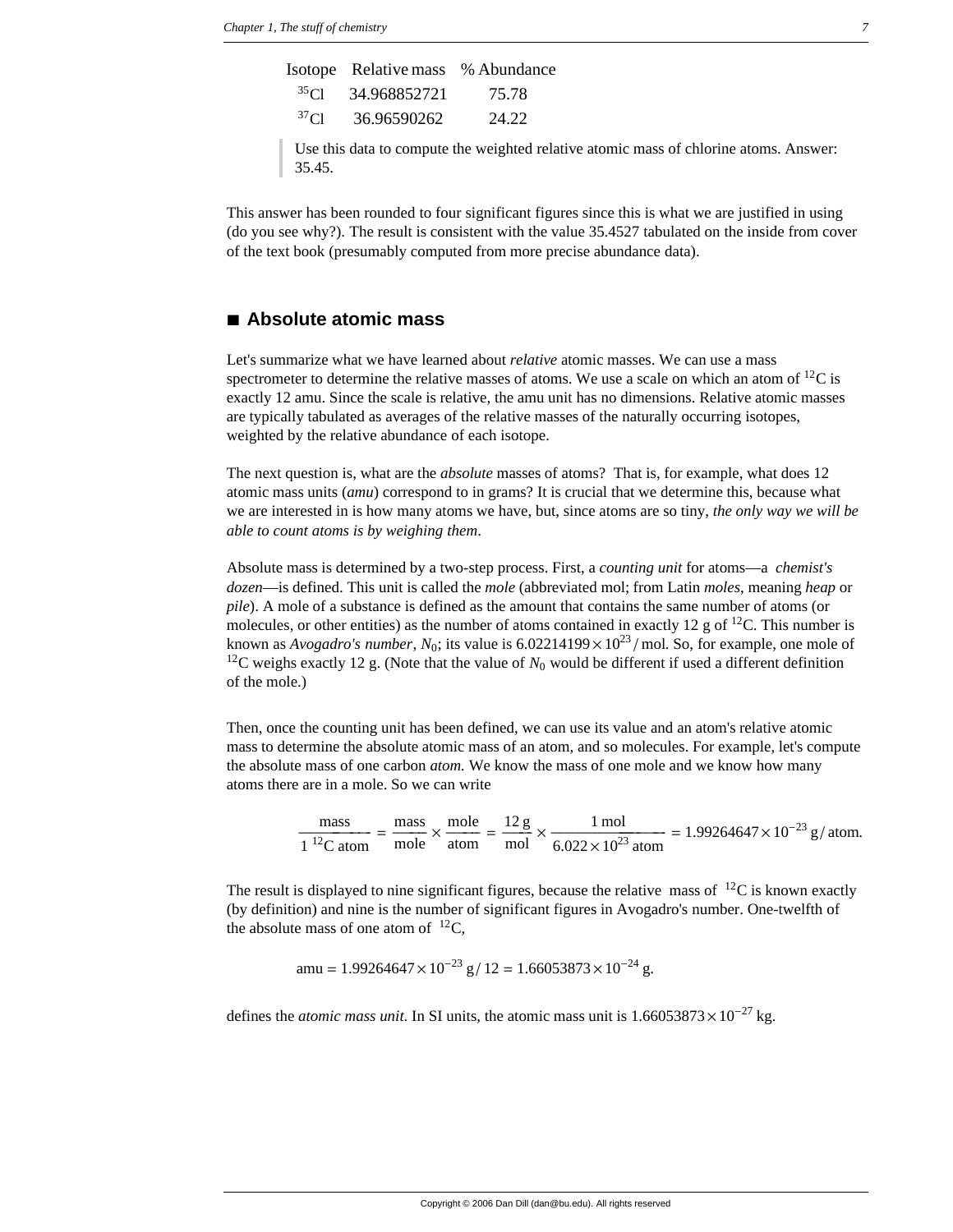Calculate the mass of one atom of  $^{13}$ C, in amu. One way to do this is to make use of the ratio of the relative masses of  ${}^{12}C$  and  ${}^{13}C$ . You can find this information using WebElements. Answer: 13.003354826 amu. Are you surprised by this answer?

Use your result from the previous problem to calculate the mass of one atom of  $^{13}C$  in grams. Answer:  $2.15926 \times 10^{-26}$  g.

The simplest atom,  ${}^{1}H$ , has one proton and one electron. WebElements reports the mass of  $1<sup>1</sup>H$  to be 1.007825035 amu. Use this information and the mass of the electron to compute that the mass of a proton is  $1.67262 \times 10^{-27}$  kg.

# ■ Calculating chemical amounts

Once we have a table of relative atomic masses, and have defined the atomic mass unit, by means of the definition of Avogadro's number, we have everything we need to *count atoms and molecules by weighing*. This is very important, because what matters in chemical processes is the number of atoms and molecules we have, not how heavy they are. Let's do some example calculations to see how this works. We will see that in every case, the *key step is to convert weights to moles*.

## **Given mass of an element, how many atoms do we have**

How many atoms are there is 12.56 g of lead, Pb?

The first thing to do is to express the amount of Pb in terms of moles of lead atoms.

Use the molar mass of Pb, 207.2  $g/mol$ , to compute that this mass of Pb contains 0.06062 mol.

Once we know the amount of Pb we have in moles, we can express this in terms of the number of Pb atoms, using Avogadro's number  $N_0 = 6.022137 \times 10^{23}$ .

Show that the result is  $3.65 \times 10^{22}$  atoms.

This problem shows that in common macroscopic amounts of matter there are truly huge numbers of atoms.

Note that, as we will *always* do, we have displayed the final result, 3.650 10<sup>22</sup> (*Mathematica* doesn't display trailing zeros unless we ask it to), to the correct number of significant figures. In this case the number of significant figures is four, since the mass of Pb is known to four significant figures.

What mass of naturally occuring gold, Au, contains  $1 \times 10^9$  atoms? Answer:  $3 \times 10^{-13}$  g.

What mass of aluminum, Al, contains the same number of atoms as 2.00 g of helium, He? Answer: 13.5 g.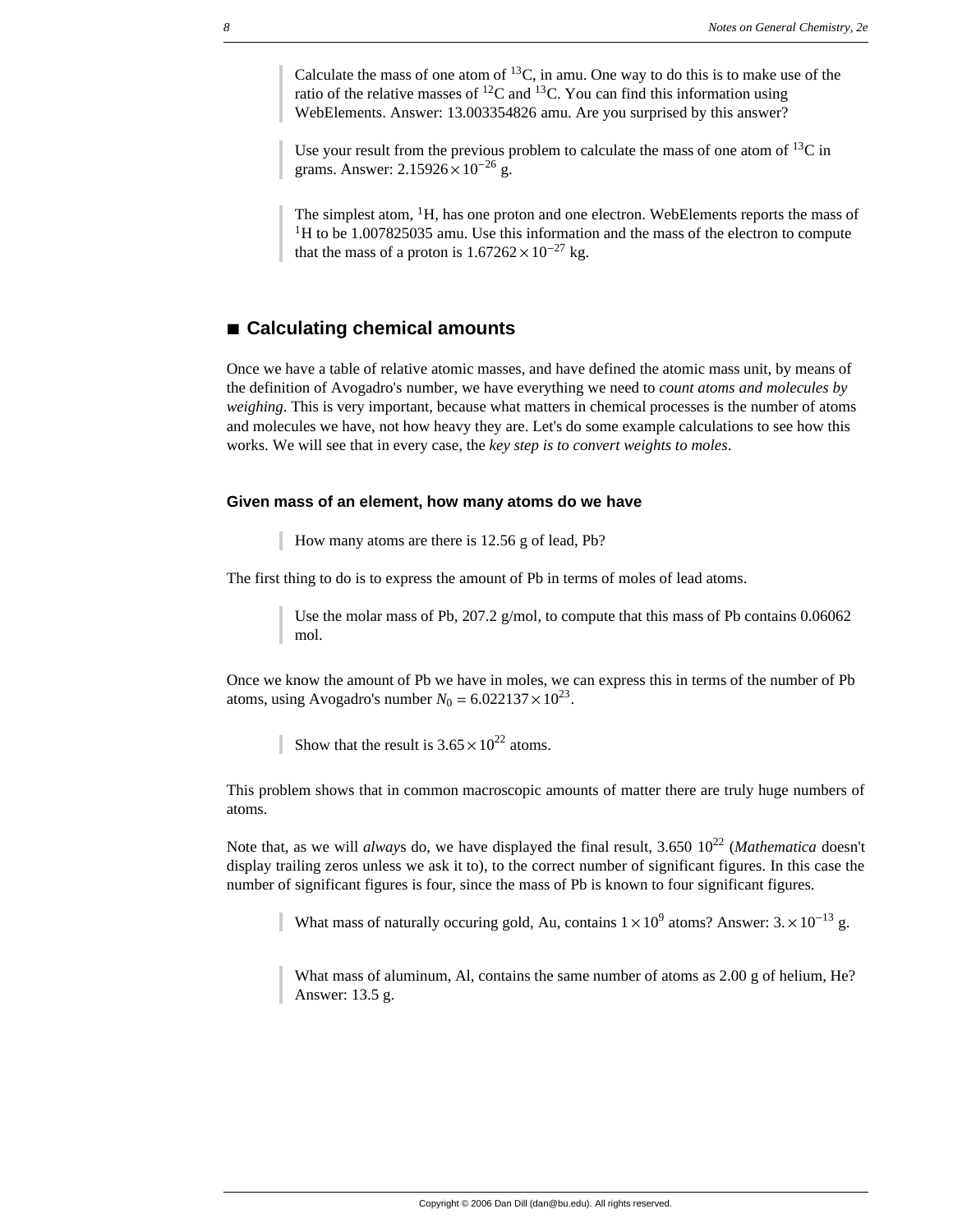#### **Given mass of a compound, how many molecules do we have?**

How many molecules of acetylene,  $C_2H_2$ , are there in 1.00 g?

The first thing we need to do is to compute the molar mass of acetylene. We do this by adding up the relative atomic masses of each atom that occurs in the molecule, being sure to account for multiple occurrences of a given atom, and then interpreting the result as *the number of grams that contain one mole of molecules***.**

Confirm that the molar mass is 26.038 g/mol.

In this case, since we are doing addition, the number of significant figures (five) is chosen so that there are three digits to the right of the decimal place. Once we have the molar mass, we can calculate the number of moles,

$$
\frac{1.00 \text{ g}}{26.038 \text{ g/mol}} = 0.0384 \text{ mol},
$$

and then the number of molecules,

 $0.0384 \text{ mol} \times \frac{6.02214 \times 10^{23}}{\text{mol}} = 2.31 \times 10^{22}.$ 

Note that here the units applied to Avogadro's number are now molecules/mol; this illustrates that *N*<sup>0</sup> is just a number (like a dozen), and that it takes on units according to the problem at hand. Note also that there are only three significant figures in this result, since we only know the mass of compound to three significant figures.

> What mass of  $CO_2$  contains the same number of molecules as 2.0 g of methane,  $CH_4$ ? Answer: 5.5 g.

## **Given mass of a compound, how many atoms do we have?**

How many atoms of oxygen are there in 21.9 g of sulfuric acid,  $H_2SO_4$ ?

The key to this problem is to realize that the coefficients in the molecular formula are how many of the corresponding atoms there are in one molecule. So, we can determine how many molecules we have, and then multiply by the atom coefficient to get the number of atoms.

Calculate the molar mass of  $H_2SO_4$ . Answer: 98.0778 g/mol.

Calculate the moles of  $H_2SO_4$ . Answer: 0.224 mol.

Calculate the molecules of  $H_2SO_4$ . Answer:  $1.34 \times 10^{23}$  molecules.

Calculate the atoms of oxygen. Answer:  $5.38 \times 10^{23}$  atom.

There are four times as many oxygen atoms as there are molecules of sulfuric acid, because there are four oxygen atoms in each molecule.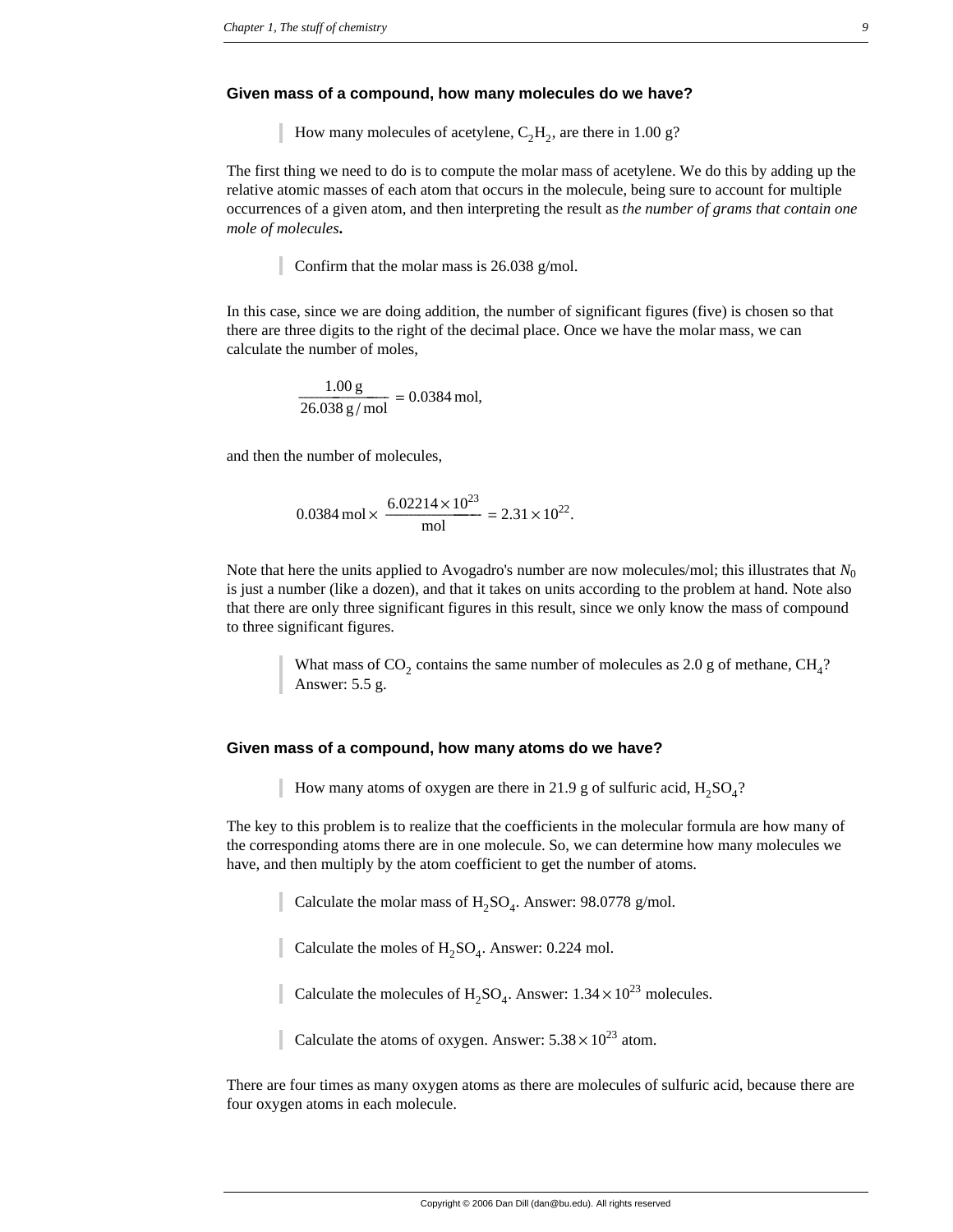## **How much mass is needed to have a given number of molecules?**

What mass of acetominophen,  $C_8H_0NO_2$ , contains  $2.00 \times 10^{22}$  molecules?

The general approach to this kind of problem is to convert the number of molecules to moles, to convert this number of moles to mass.

Calculate the number of moles of the compound. Answer: 0.0332 mol.

Calculate the molar mass of the compound. Answer: 151 g/mol.

Convert the number of moles to mass. Answer: 5.02 g.

## **How much mass is needed to have a given number of atoms?**

What mass of iron(III) oxide,  $Fe<sub>2</sub>O<sub>3</sub>$ , contains 11.39 10<sup>22</sup> atoms of iron.

The new features in this problem is to use the atomic coefficient to convert atoms to molecules.

Begin by expressing the amount of iron atoms in moles. Answer: 0.1891 mol.

Next, since there are two atoms of iron in each molecule of  $Fe<sub>2</sub>O<sub>3</sub>$ , there are two moles of iron atoms in each mole of Fe<sub>2</sub>O<sub>3</sub>. Therefore, the number of moles of Fe<sub>2</sub>O<sub>3</sub>containing the specified number of iron atoms is

mol Fe<sub>2</sub> O<sub>3</sub> = mol Fe  $\times \frac{1 \text{ mol Fe}_2 \text{O}_3}{2 \text{ mol Fe}}$  = 0.09457 mol.

To convert this to mass, we need the molar mass of  $Fe<sub>2</sub>O<sub>3</sub>$ , Answer: 159.69 g/mol.

The result is 15.1 g of Fe<sub>2</sub>O<sub>3</sub>. As always, the result is expressed to the proper number of significant figures.

# **à Problems illustrating calculations with moles**

We have gotten some practice applying the mole concept to calculate chemical amounts of substances. The key idea is to convert masses to moles, convert between moles of atoms and moles of molecules, and then convert back to mass, if necessary; we *cannot* go from mass of one substance directly to mass of another substance—*we can only do this by working in terms of moles*.

## **Using density to count atoms**

Calculate the number of atoms of silicon  $(S_i)$  in 415 cm<sup>3</sup> of the colorless gas disilane,  $Si<sub>2</sub>H<sub>6</sub>$ , at 0°C (32°F) and atmospheric pressure, where its density is 0.00278 g cm<sup>-3</sup>. (Oxtoby and Nachtrieb, 2e, problem 1.34.)

Density is the amount of mass in a given volume.

We are given the density and the volume, so we can compute the mass. Answer: 1.15 g.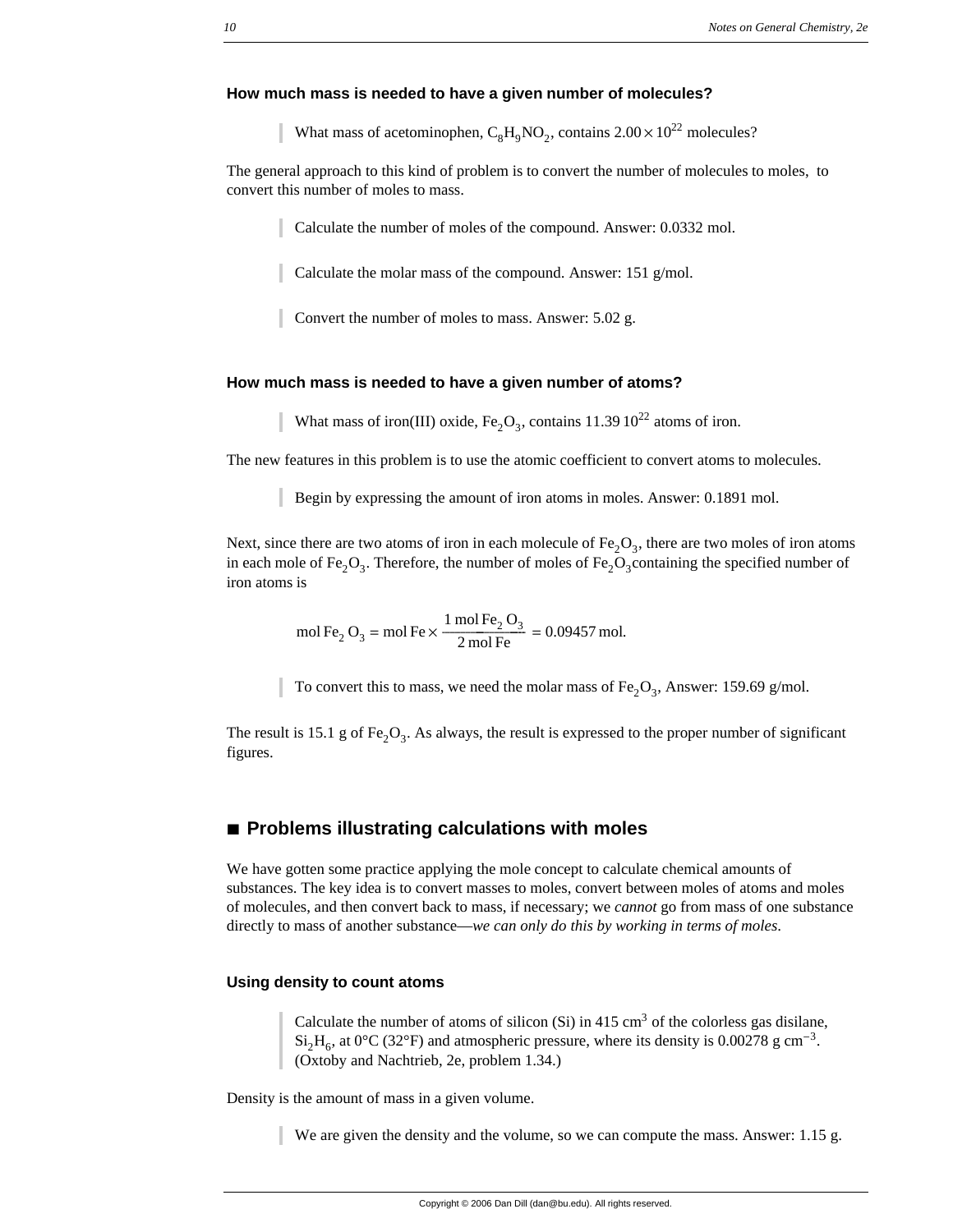Next, we can use the molar mass of disilane, 62.219 g/mol, to calculate the number of moles. Answer: 0.0185 mol.

Finally, we can use the number of silicon atoms in each molecule, that is, the coefficient of Si in the molecular formula, to calculate the number of silicon atoms in the sample.

mol disilane  $\times \frac{N_0 \text{ molecule}}{\text{mol}} \times \frac{2 \text{ atoms Si}}{\text{molecule}} = 2.23 \times 10^{22} \text{ atoms.}$ 

## **Mass percentage in chemical synthesis**

A pharmacist prepares an anti-ulcer medicine by mixing 286 g of  $\text{Na}_2\text{CO}_3$  with water, adding 150 g of glycine,  $C_2H_5NO_2$ , and stirring continuously at 40°C until a firm mass results. She heats the mass gently until all of the water has been driven away. No other chemical changes occur in this step. Compute the mass percentage of carbon in the resulting white crystalline medicine. (Oxtoby and Nachtrieb, 2e, problem 1.40.)

The mass percentage is the mass of carbon divided by the total mass of the medicine, multiplied by 100. The carbon in the medicine comes from both the  $Na_2CO_3$  and the glycine. For each compound, we can calculate the mass of carbon by first determining how many moles of carbon we have, and then using the molar mass of carbon. Pictorially, we can do

mass of compound molar mass of compound  $\rightarrow$  moles of compound <u>molecularformulas</u><br>——————→ moles of carbon molecular formulas moles of carbon <u>molar mass of carbon</u> mass of carbon

Note that we don't need to work in terms of molecules and atoms, since the number of atoms of an element in a molecule is the same as the number of moles of atoms in a mole of molecules.

Here are the details.

Begin by computing the molar masses of our starting materials. Answer:  $Na_2CO_3 = 105.99$ g/mol, glycine  $= 75.067$  g/mol.

Next, compute the moles of carbon that come from  $\text{Na}_2\text{CO}_3$  and glycine: Answer:  $\text{Na}_2\text{CO}_3$  $= 2.698$  mol, glycine  $= 3.996$  mol.

The total number of moles of carbon is the sum of these, and from that compute the mass, using the molar mass of carbon. Answer" 80.4 g.

The last step is to express this result as a mass percentage. Answer: 18 %.

There are only two significant figures in the result, because we only know the mass of glycine to two significant figures (150 has two, 150. has three), and so the denominator of this expression is known only to two significant figures.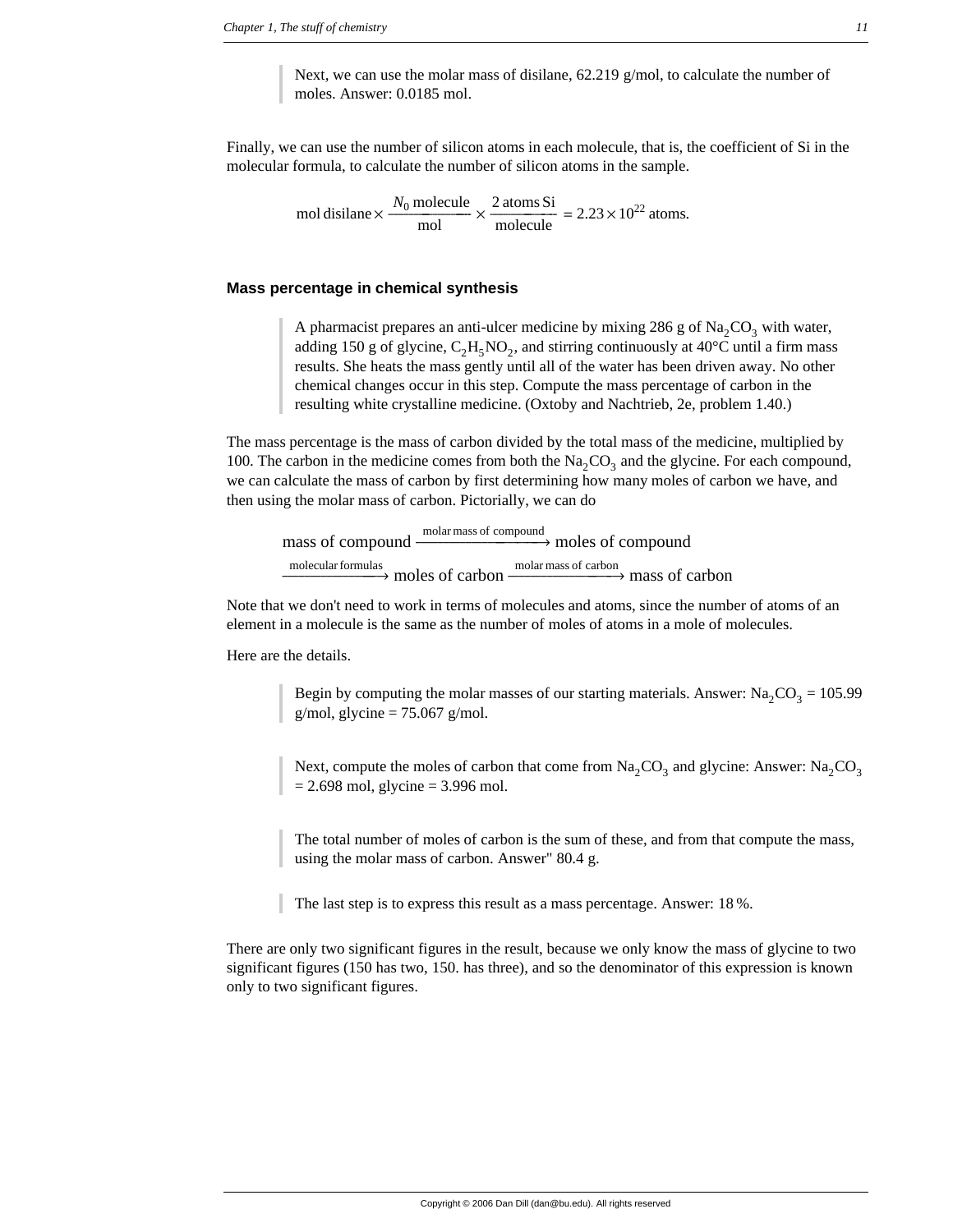#### **Mass percentage in a compound**

Here is one last example. Calculate the mass percent of hydrogen in 0.692 g of water, H<sub>2</sub>O. (Oxtoby and Nachtrieb, 2e, problem 1.47.)

One way to approach this problem is determine how many moles of water we have; next, using the molecular formula, compute how many moles of hydrogen we have; and finally, compute the mass of hydrogen, and so the mass ratio. Here are the details of this method. When you are comfortable with this kind of reasoning, you will have mastered the mole concept.

The first step is to convert to moles of water. Answer: 0.0384 mol.

The next step is to convert to moles of hydrogen. Answer: 0.0768 mol.

Since there are two atoms of hydrogen in each molecule, there are two moles of hydrogen in each mole of molecules. (If this is unclear, it may help to think about ears! People have two ears; a dozen people have two dozen ears!)

Finally, determine the mass of hydrogen. Answer: 0.0774 g.

From this result compute the mass percent of hydrogen in water. Answer: 11.2 %.

There is another way to solve this problem, by working directly from the molecular formula. The idea is that the relative mass of hydrogen is *independent of how much water we have*; that is, the molar ratio is always 2 mol H to 1 mol  $H<sub>2</sub>O$ . This means we can evaluate the mass percentage of hydrogen as

 $\frac{2 \text{ mol H} * 1.0079 \text{ g/mol H}}{1 \times \text{mol H}_2 \text{ O} \times (2 \times 1.0079 + 15.999) \text{ g/mol H}_2 \text{ O}} \times 100 \% = 11.2 \%$ .

This way of solving the problem may not be as clear as the first method we used. To sort through what is being done, it may help if you break it up into pieces. Notice, by the way, that using this method we know the mass percentage to *five* significant figures, since the significance in the result depends only on the significance in the molar masses!

# ■ Calculating chemical amounts in chemical reactions

The essence of chemistry is the reaction of substances to form other substances. It is easy to extend calculations of chemical amounts to chemical reactions. Here is an example that shows how. Carbon disulfide,  $CS_2$ , is a liquid that is used in the production of rayon and cellophane. It is manufactured from methane and elemental sulfur via the reaction

 $CH_4 + 4 S \rightarrow CS_2 + 2 H_2S$ 

Calculate the mass of  $CS_2$  that can be prepared by the complete reaction of 67.2 g of sulfur, S. (Oxtoby and Nachtrieb, 2e, problem 1.62.)

The way to solve this kind of problem is to, as usual, work in terms of moles, but to add the new step of using the coefficients of the chemical equation to relate the moles of one substance to the moles of another substance. In this case, we know that there is 1 mole of  $CS<sub>2</sub>$  formed for every 4 moles of sulfur consumed.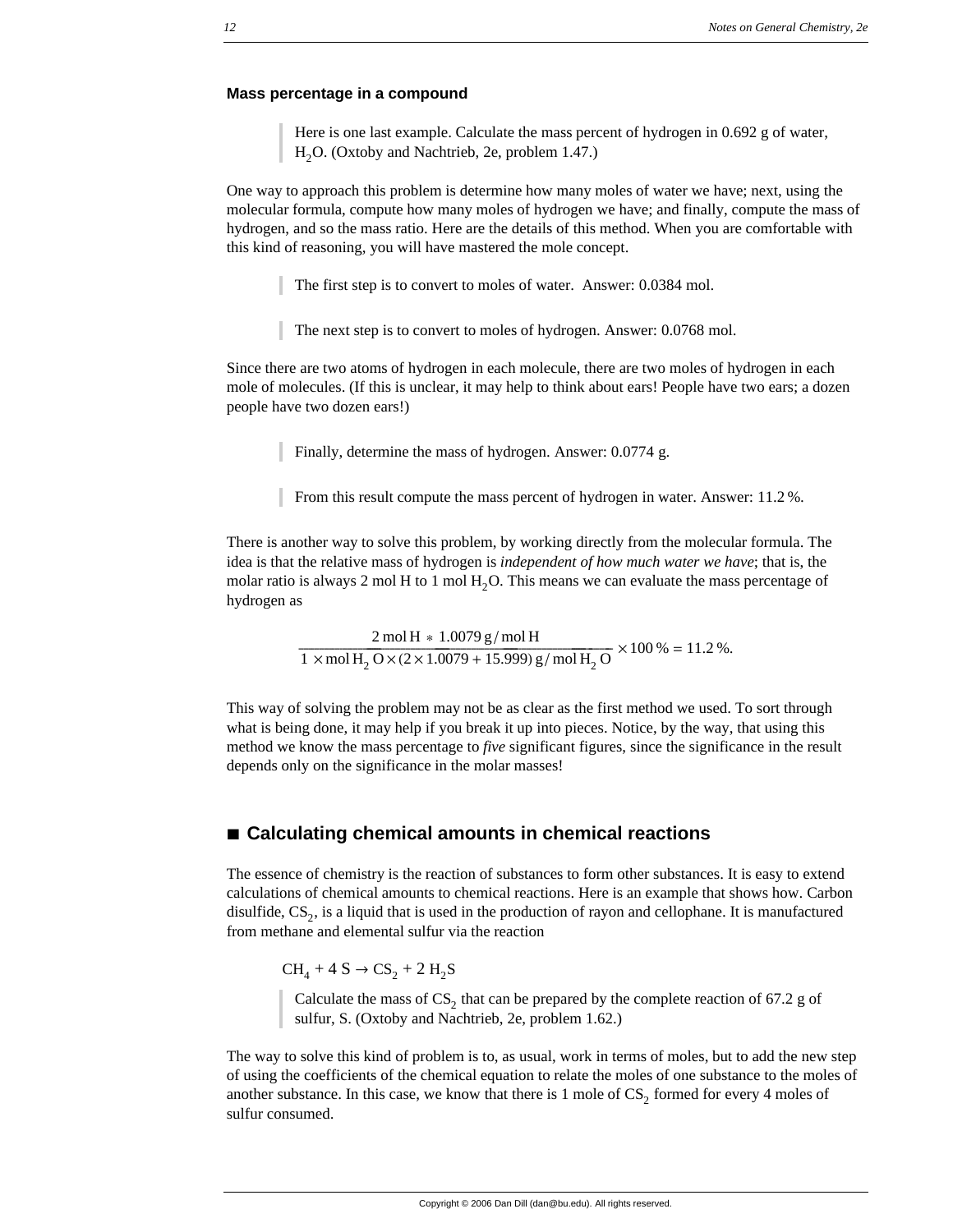The first step is to convert to moles of sulfur. Answer: 2.096 mol.

Next, use the coefficients of the chemical equation to calculate the moles of  $CS_2$ . Answer: 0.524 mol.

Finally, convert to mass of  $CS_2$ . Answer: 39.9 g.

That's all there is to it!

## **Writing balanced chemical equations**

We have seen that the key to doing these problems is using the coefficients of the chemical equation to relate moles of one substance to moles of another. These coefficients are determined by the process of *balancing the chemical equation* so that the total number of moles of each element is the same on left (reactant) and right (product) side of the equation.

We are going to learn two methods to balance equations in this course. For now we will learn a method that works well for simple reactions; later, we will learn another method to balance more complicated reactions. We can break down the simple method into four steps.

- 1. Write the molecular formula of each reactant on the left, of each product on the right, and separate the two groups by and right arrow. Think of each formula as representing one mole of the substance, rather than one molecule (or atom).
- 2. Assign a coefficient of 1 (which is not written explicitly) to the species which has the largest number of elements.
- 3. Pick, one by one, those elements that appear in only one other species, and choose the coefficient of that species so that the number of moles of that element is the same on both sides of the equation.
- 4. (optional): Multiply all of the coefficients by a common factor to eliminate any fractional values.

Let's illustrate this method by balancing

 $Fe + O_2 + H_2O \rightarrow Fe(OH)_2$ 

- 1. This step is already done, by the statement of the problem.
- 2. Choose the coefficient of  $Fe(OH)_2$  to be 1 (not written explicitly).
- 3. In this step: Fe occurs all alone, and only in Fe, to its coefficient is 1 (not written explicitly); H occurs only in  $H_2O$ , as 2 moles of H. There are 2 moles of H in Fe(OH)<sub>2</sub>, so the coefficient of H<sub>2</sub> is 1; O occurs *unbalanced* only in  $O_2$ ; it also occurs in H<sub>2</sub>O, but its coefficient has already been determined. There are 2 moles of O in  $Fe(OH)$ <sub>2</sub> that need to be accounted for; 1 mole is already accounted for in  $H<sub>2</sub>O$ , so 1 more mole is needed. Therefore the coefficient of  $O_2$  is  $1/2$ .

The result of these steps is the balanced equation

 $\text{Fe} + \frac{1}{2}\text{O}_2 + \text{H}_2\text{O} \rightarrow \text{Fe(OH)}_2$ 

If we like, we can multiply each species by 2 (step 4) to rewrite the equation as

$$
2 \text{Fe} + \text{O}_2 + 2 \text{H}_2\text{O} \rightarrow 2 \text{Fe(OH)}_2
$$

Doing this is up to you; either form is fine, since all that matters is the **relative** amounts of each species, that is, the **ratios** of their coefficients.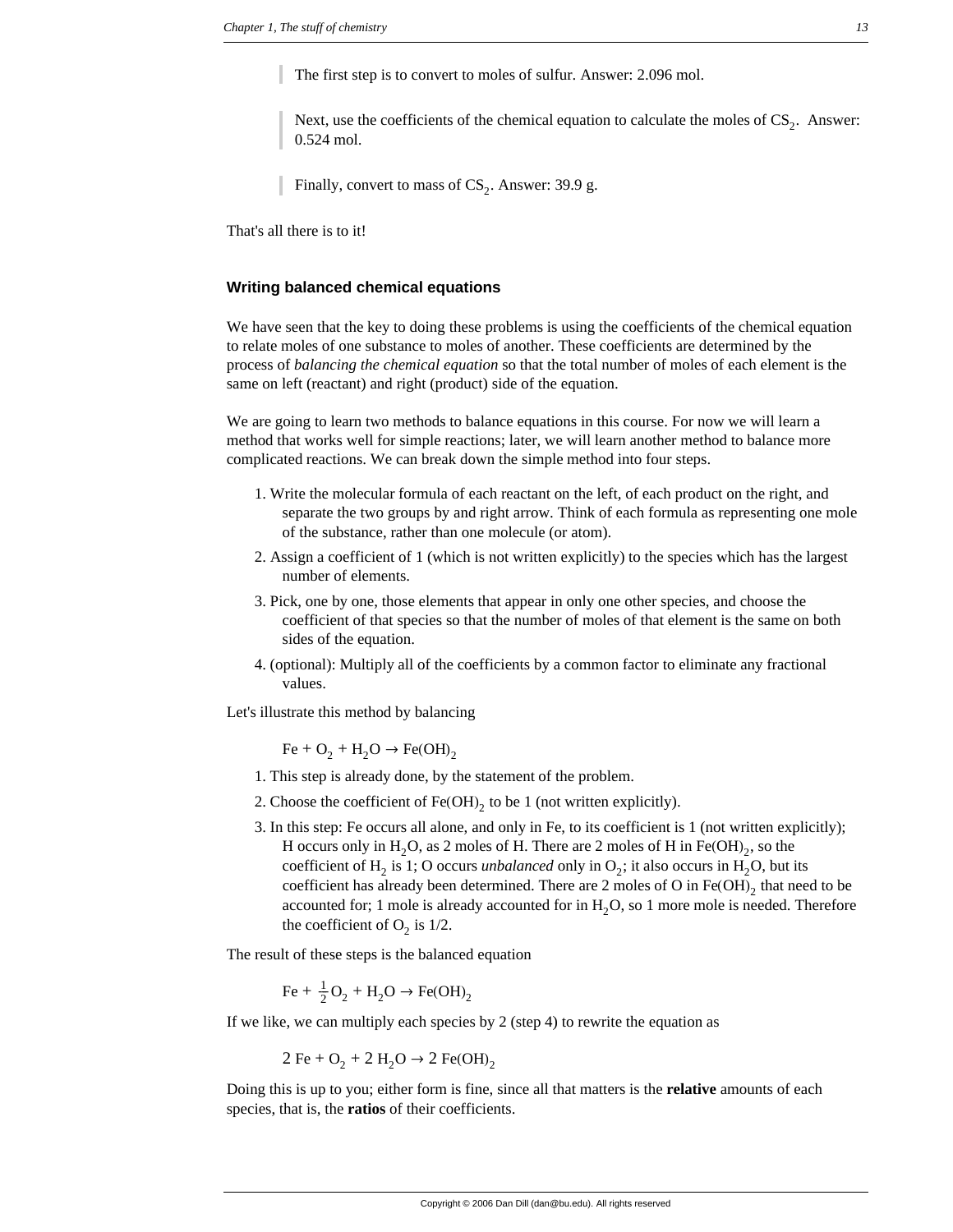## **Percentage yield**

The arrow,  $\rightarrow$ , in chemical equations denotes that reactants are transformed into products. Later in this course we will learn that in fact this process really occurs in *both* directions. The balance between the forward and reverse reactions determines the *yield* of the reaction. For some reactions, the balance is overwhelmingly on the side of the products, and so we think of these reactions as consuming all of the reactants; we say the reaction proceeds 100%. For other reactions, however, this is not the case, either because the reaction hasn't had enough time to take place completely, or because of back reaction of products to form reactants; in such cases the yield of the reaction is less than it would be if the reaction proceeded 100%.

This idea is quantified by defining the *percentage yield* of a reaction. First we calculate the amount of product we expect, assuming 100% yield; this is called the *theoretical yield*. Then we determine the amount of product actually formed. The percentage yield is the ratio of the *actual yield* to the theoretical yield, expressed as a percent.

percentage yield =  $\frac{\text{actual yield}}{\text{theoretical yield}} \times 100 \%$ 

Here is an example of how this works. Titanium dioxide,  $TiO<sub>2</sub>$ , reacts with carbon and chlorine to give gaseous  $TiCl<sub>4</sub>$ , by the balanced chemical equation

 $TiO<sub>2</sub> + 2 C + 2 Cl<sub>2</sub> \rightarrow TiCl<sub>4</sub> + 2 CO$ 

The reaction of 7.39 kg of titanium dioxide with excess C and Cl<sub>2</sub> gives 14.24 kg of titanium tetrachloride. Calculate the theoretical yield of TiCl<sub>4</sub> (assuming 100% reaction) and its percentage yield. (Oxtoby and Nachtrieb, 2e, problem 1.72.)

As usual, the first thing to do is to convert the reactant into moles. Answer: 92.5 mol.

Then, we use the coefficients of the balanced chemical equation to calculate the moles of product. Answer: 92.5 mol.

(In this case, since the coefficients are both the same, we get the same number of moles of product as moles of reactant.)

Finally, we calculate the mass of product. Answer: 17500 g.

This is the theoretical yield. The actual yield is 14.24 kg. Therefore the percentage yield is 81.1 %. There are three significant figures in this results because of the significant figures in the mass of the starting material.

# **à Limiting reagent**

In the reaction of titanium dioxide,

$$
TiO_2 + 2 C + 2 Cl_2 \rightarrow TiCl_4 + 2 CO
$$

we assumed that we had excess carbon and chlorine.

What is the minimum amount of these that we need?

We can say immediately, using the coefficients of the chemical equation. Answer: 185 mol C and 185 mol  $Cl<sub>2</sub>$ .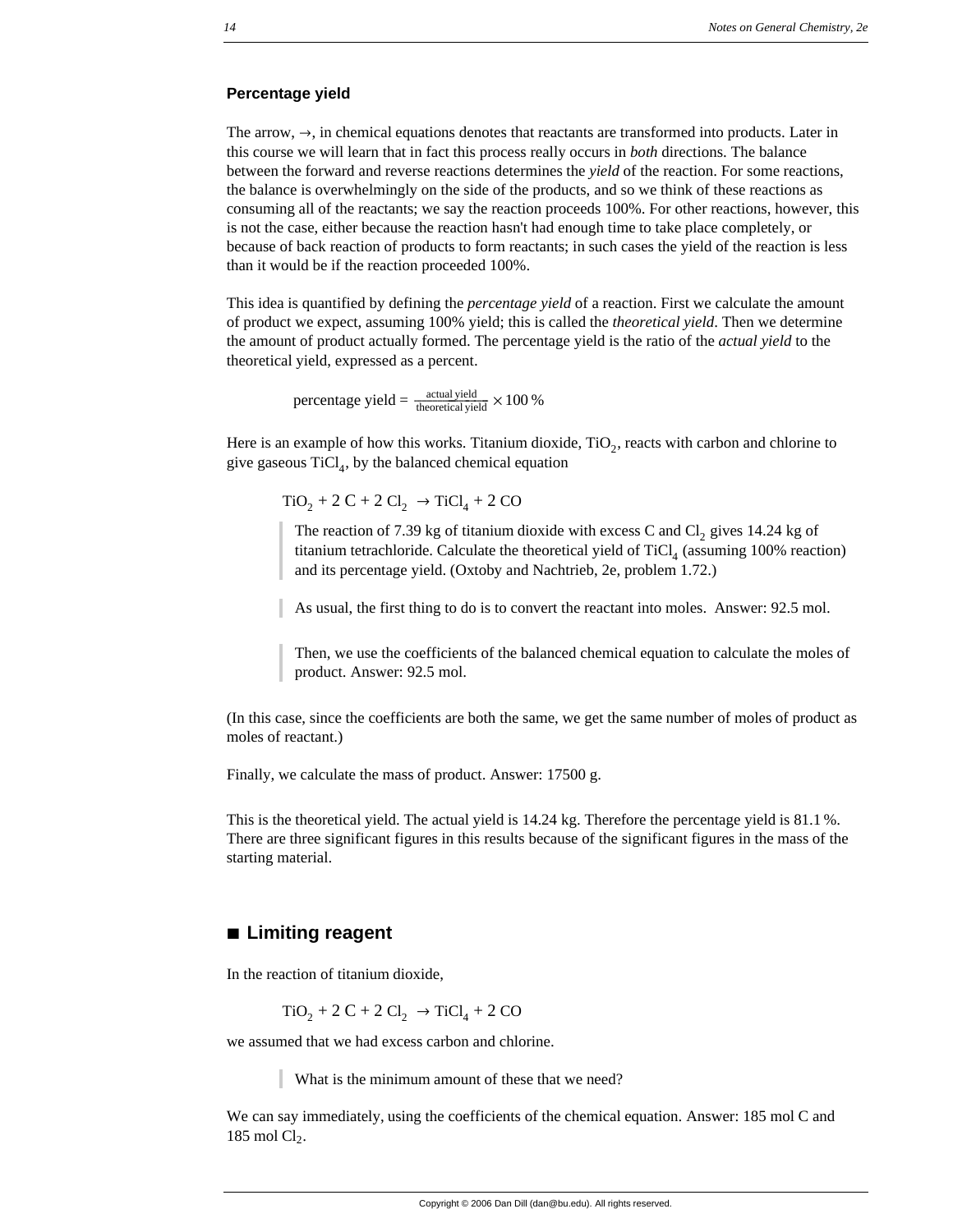As long as we have at least this much carbon and chlorine, all of the titanium dioxide will be consumed, assuming 100% yield. This is a case where the titanium dioxide is the *limiting reagent*.

## **Limiting reagent in sandwich making**

A favorite (and delicious) demonstration of mine is one that Alex Golger prepares to illustrate the concept of limiting reagent. First, let's define the chemical equation for making a sandwich as

2 slice<sub>bread</sub> + slice<sub>cheese</sub>  $\rightarrow$  sandwich

Let's say we begin with eleven slices of bread and two pieces of cheese. We are then able to make only two sandwiches. Clearly, the cheese is the *limiting reagent*.

|                          |          | <b>bread</b> cheese sandwich |
|--------------------------|----------|------------------------------|
| start 11 slices 2 slices |          | $\theta$                     |
| end 7 slices             | $\theta$ | $\mathcal{D}$                |

Now, Alex has always anticipates my hunger and so, for example, brings an additional 5 pieces of cheese

|                           | <b>bread</b> cheese sandwich |
|---------------------------|------------------------------|
| start 7 slices 5 slices 2 |                              |
| end 1 slice 2 slices      |                              |

With these we are then able to make three more sandwiches for a total of five. In this case, the bread is the limiting reagent, since we need two slices to make a sandwich.

# **What we need versus what we have**

A possible source of confusion in working with limiting reagents is the difference between *what is needed versus what is available*. For example, in the chemical equation,

 $3 A + 2 B \rightarrow C$ 

the coefficients tell the relative amount of each substance *needed* in the chemical transformation. In this sense, the chemical equation is like a recipe, telling the amount of each ingredient needed to make a given amount of product. The amounts in the recipe can be all multiplied by any factor we choose, to scale the amount of product up or down. That is like multiplying each of the coefficients in a chemical equation by the same factor. For example, we can multiply the chemical equation above by 2 to get

 $6 A + 2 B \rightarrow C$ 

This new equation contains the same information as the first one, namely the relative amounts of each substance in the transformation.

Now, what if we are told that we *have* specific amounts of each substance. These amounts are completely arbitrary and have nothing to do with the coefficients in the chemical equation, that is, with how much we *need*. This is why the amounts that we actually have never affect the coefficients of the chemical equation. For example, say we have 14 moles of A and 19 moles of B. These amounts don't affect the ``recipe'', that is, we *do not* write

$$
14 A + 19 B \rightarrow C \text{ (Wrong!)}
$$

for this would be confusing what we need (the chemical coefficients) with what we have (the actual amounts present).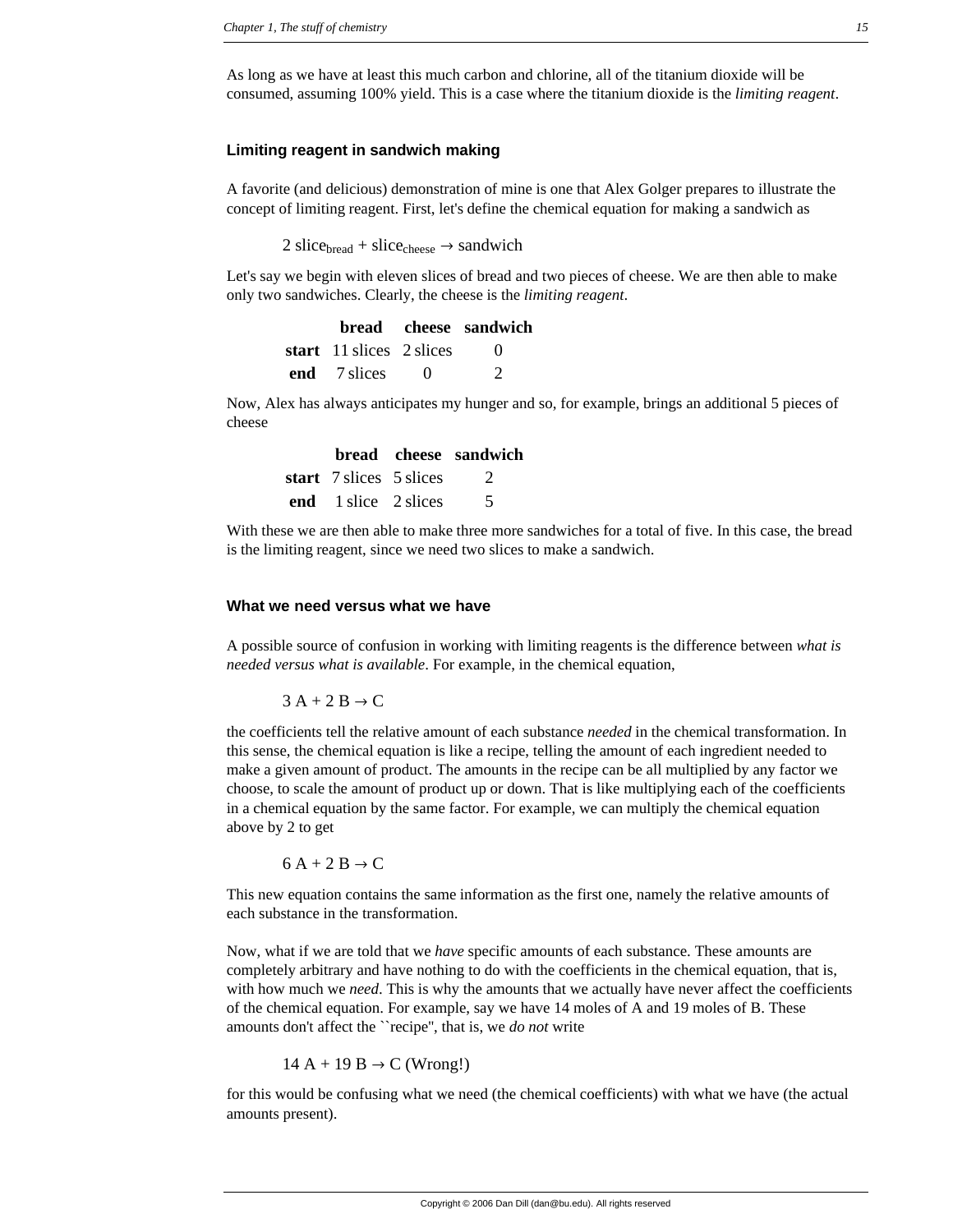### **Limiting reagent in iron thiocyanate formation**

Aqueous solutions of iron(III) ions,  $Fe^{3+}(aq)$ , and thiocyanate ions,  $SCN^{-}(aq)$ , are both colorless, but the two ions combine to form iron thiocyanate ions,  $Fe(SCN)^{2+}(aq)$ , which are reddish brown.

If we have only a small amount of thiocyanate, then no matter how much iron(III) we add, only a small amount of iron thiocyanate will be formed, and so the resulting solution will be only slightly colored. In this case the *thiocyanate is the limiting reagent*. We demonstrated this by combining a 0.0001 M (mol  $L^{-1}$ ) thiocyanate solution and a 0.2 M iron(III) solution.

If instead we have more thiocyanate than iron(III), then we convert all of the iron(III) to iron thiocyanate. That is, in this case the iron is the limiting reagent. We can demonstrate this by combining a 1.0 M thiocyanate solution with the 0.2 M iron(III) solution. The result was a deeply colored solution.

#### **Limiting reagent in combustion of hydrogen**

A vivid demonstration of the effect of a limiting reagent is how reaction of hydrogen and oxygen differs depending on the relative amounts of each present. Consider three balloons ignited with a candle flame.

- The first balloon is filled with pure oxygen. The balloon simply bursts, with no ignition.
- The second balloon is filled with pure hydrogen. The hydrogen combines with the oxygen in the air and reacts quickly to form water vapor. There is a loud noise and a bright ball of flame.
- The third balloon is filled with both hydrogen and oxygen, in a nearly two-to-one ratio. Therefore, the combustion reaction proceeds nearly instantaneously, with a **very** loud noise. The flame ball is much smaller than the case of pure hydrogen, since no mixing with the oxygen in the air is necessary. The reaction is so violent that there is a discernible pressure wave from the explosion.

Let's ignore the oxygen from the air, and calculate the combustion of a mixture of equal volumes of hydrogen and oxygen. We want to know which reactant is the limiting reagent, and how much reactants and products there are before and after the reaction, assuming 100% yield. The balanced chemical equation is

$$
2 H2(g) + O2(g) \rightarrow 2 H2O(g)
$$

Since we start with equal volumes of each reactant, we know from Avogadro's hypothesis that we have equal numbers of moles of each gas. Let specify that we have 10.0 moles of each gas.

Here is a *recipe to determine which reagent is limiting:*

In sequence, calculate how much product can be formed *assuming all of each reactant is consumed*. The reactant that forms the *smallest* amount of product is the limiting reagent.

Calculate the number of moles of water that 10.0 moles of hydrogen would form. Answer: 10.0 mol.

Caclculate the number of moles of water that 10.0 moles of oxygen would form. Answer: 20.0 mol.

Since the hydrogen forms the least amount of water, it is the limiting reagent.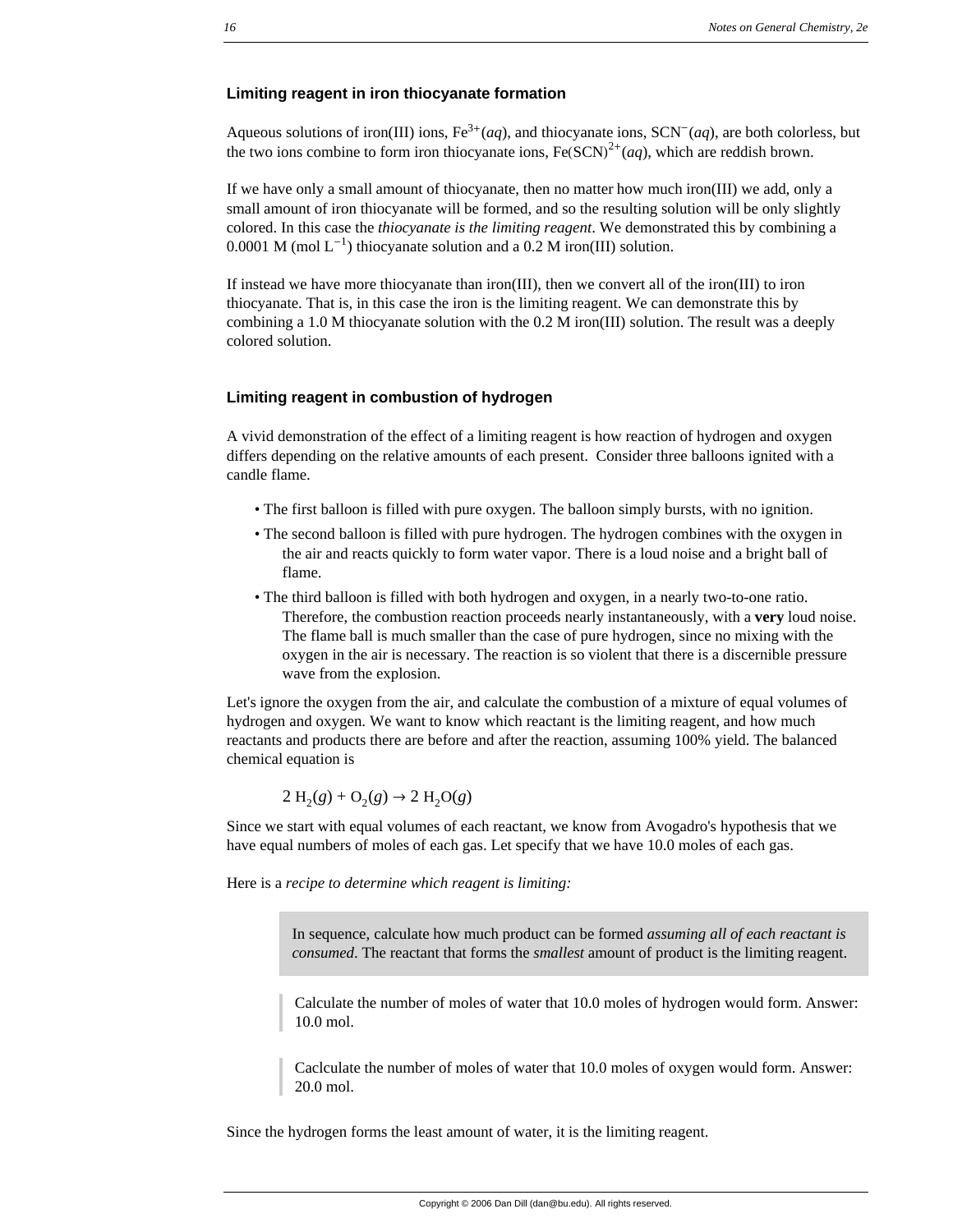When the reaction is over, all of the hydrogen will be consumed (remember, we are assuming 100% yield).

How much oxygen will have been consumed? Answer: 5.00 mol.

Therefore, at the end of the reaction, 5.0 moles of oxygen will remain.

Here is a summary of the results

| H <sub>2</sub>                                          | $\mathbf{O}_{2}$ | H, O |
|---------------------------------------------------------|------------------|------|
| start $10 \text{ mol}$ $10 \text{ mol}$ $0 \text{ mol}$ |                  |      |
| end $0 \text{ mol}$ $5 \text{ mol}$ $10 \text{ mol}$    |                  |      |

The recipe to determine which reagent is limiting *always*, and so I recommend it highly.

# **à Study problem on limiting reagent and percentage yield**

Here is a study problem which combines the ideas of limiting reagent and percentage yield. Consider the hypothetical balanced chemical equation

 $3 X + 2 Y \rightarrow 4 Z$ 

Assume that you combine 11.4 mol of X and 8.97 mol of Y and that the two react with 100% yield.

Calculate the moles present of each reactant and of the product after the reaction has taken place.

The first step is to determine which is the limiting reagent.

We do this by comparing how much product can be made if all of each reagent is consumed. Answer: 15.2 mol Z can be made from 11.4 mol of X, 17.9 mol of Z can be made from 8.97 mol Y.

These results show that X is the limiting reagent, and that the theoretical yield of Z is 15.2 mol Z.

The next step is to compute how much of the Y is consumed by reaction with all of the X. Answer: 7.60 mol.

Therefore, at the end of the reaction,  $8.97 \text{ mol} - 7.60 \text{ mol} = 1.37 \text{ mol of Y remain unused.}$ 

Repeat your calculation assuming 74.0% yield.

Now, if the yield is 74.0%, instead of 100%, then only 74.0% of the of the limiting reagent will be consumed, and only 74.0% of the theoretical yield of Z will be formed..

Here is a summary of the results.

|                                                                   | X |                                      | Z |
|-------------------------------------------------------------------|---|--------------------------------------|---|
| start                                                             |   | $11.4 \,\mathrm{mol}$ 8.97 mol 0 mol |   |
| end, $100\%$ yield 0 mol 1.37 mol 15.2 mol                        |   |                                      |   |
| end, $74.0\%$ yield $3.0 \text{ mol}$ $3.35 \text{ mol}$ 11.2 mol |   |                                      |   |

This problem illustrates all aspects of limiting reagent and percentage yield calculations.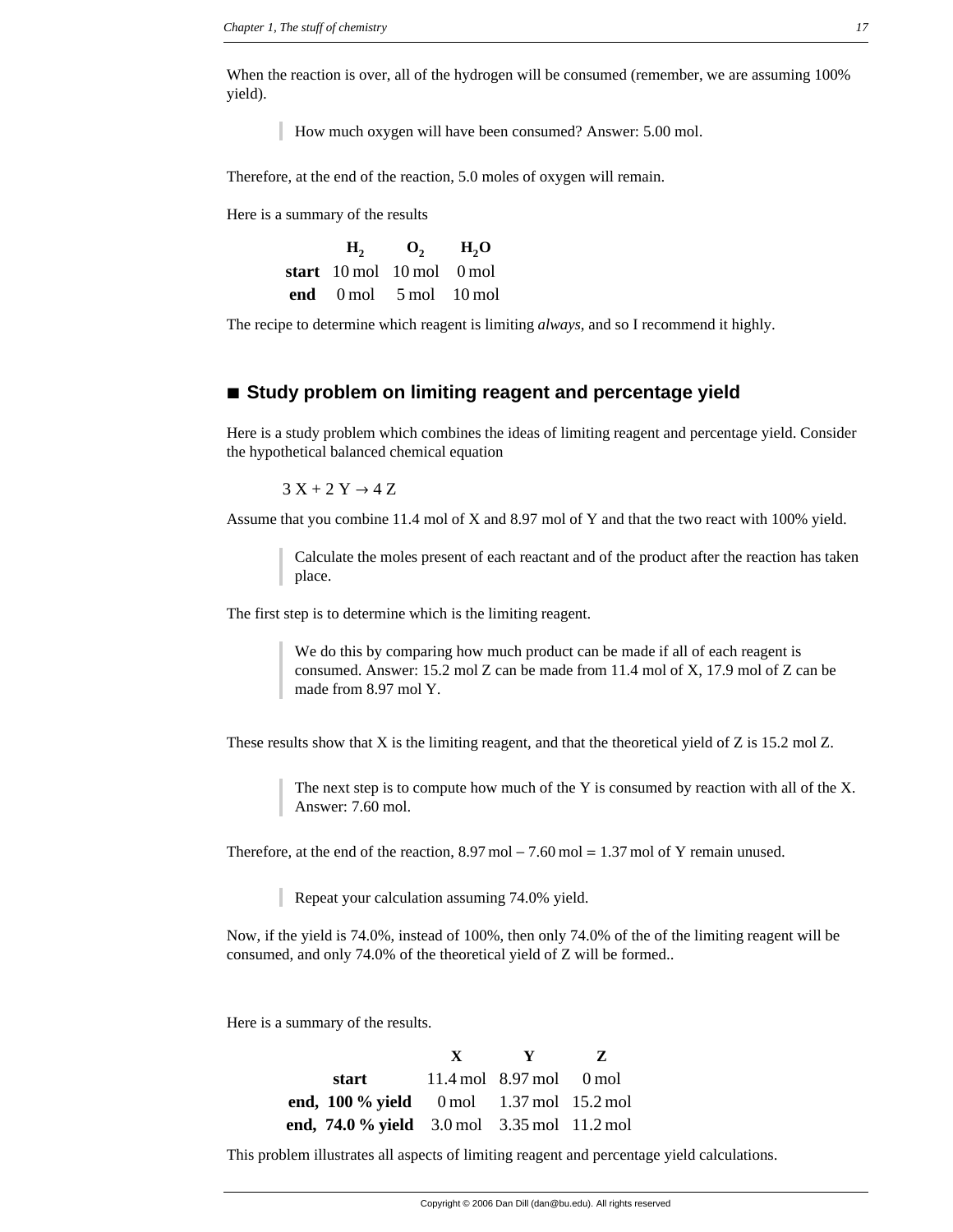# **à Composition of solutions**

A convenient way to make specific amounts of substances available for chemical reactions is by means of aqueous solutions. There are three common ways of characterizing the amount of substance—the solute—in the solution.

*Molarity*, abbreviated M, is the number of moles of solute particles per liter of solution.

*Molality*, abbreviated m, the number of moles of solute per kilogram of solvent.

*Mole fraction*, abbreviated X, the moles of one species (either solute or solvent) relative to the total number of moles.

Here is a problem that works with each of these measures of solution composition.

A solution of acetic acid and water contains 205.0 g/L of acetic acid,  $CH_3COOH$ , and 820.0 g/L of water,  $H_2O$ . Compute the density of this solution, and then compute the molarity, molality, mole fraction and mass percent of acetic acid in this solution. (Oxtoby and Nachtrieb, 3e, problem 4-24).

Density is defined as the mass of a given volume. We are told that each liter of solution contains 205.0 g of acetic acid and 820.0 g of water. The density evaluates to 1.025 g/mL. (The number of significant figures in the volume is determined by the number of significant figures in the mass specified per liter, in this case four.)

To compute the molarity of the acetic acid, we need to determine the number of moles of acetic acid (the solute) contained in one liter of solution.

> We know the mass of acetic acid in one liter of solution, so we can use its molar mass to get the number of moles of acetic acid in solution. Answer: 3.414 mol.

Since this is the number of moles in one liter, the solution is 3.414 M acetic acid.

The density of liquid water at 20 $\degree$ C and 1 atm is 1.00 g/cm<sup>3</sup>. Calculate the molarity of pure water, that is, the number of moles of water contained in exactly one liter of water. Answer: 55.5 M.

To compute the molality of the acetic acid, we need to evaluate the moles of acid per kilogram of water. Answer: 4.163 mol/kg.

To evaluate the mole fraction of acetic acid, first we need to know the moles of acid and the moles of water in a given volume of solution. We have already calculated that in one liter there are 3.414 mol of acid.

Calculate the moles of water in this same volume. Answer: 45.52 mol.

With this information we can evaluate the mole fraction of acid. Answer: 0.06976.

Evaluate the mole fraction of water in the solution. Answer: 0.9302.

Finally,calculate the mass percent of acetic acid. Answer: 20.00 %.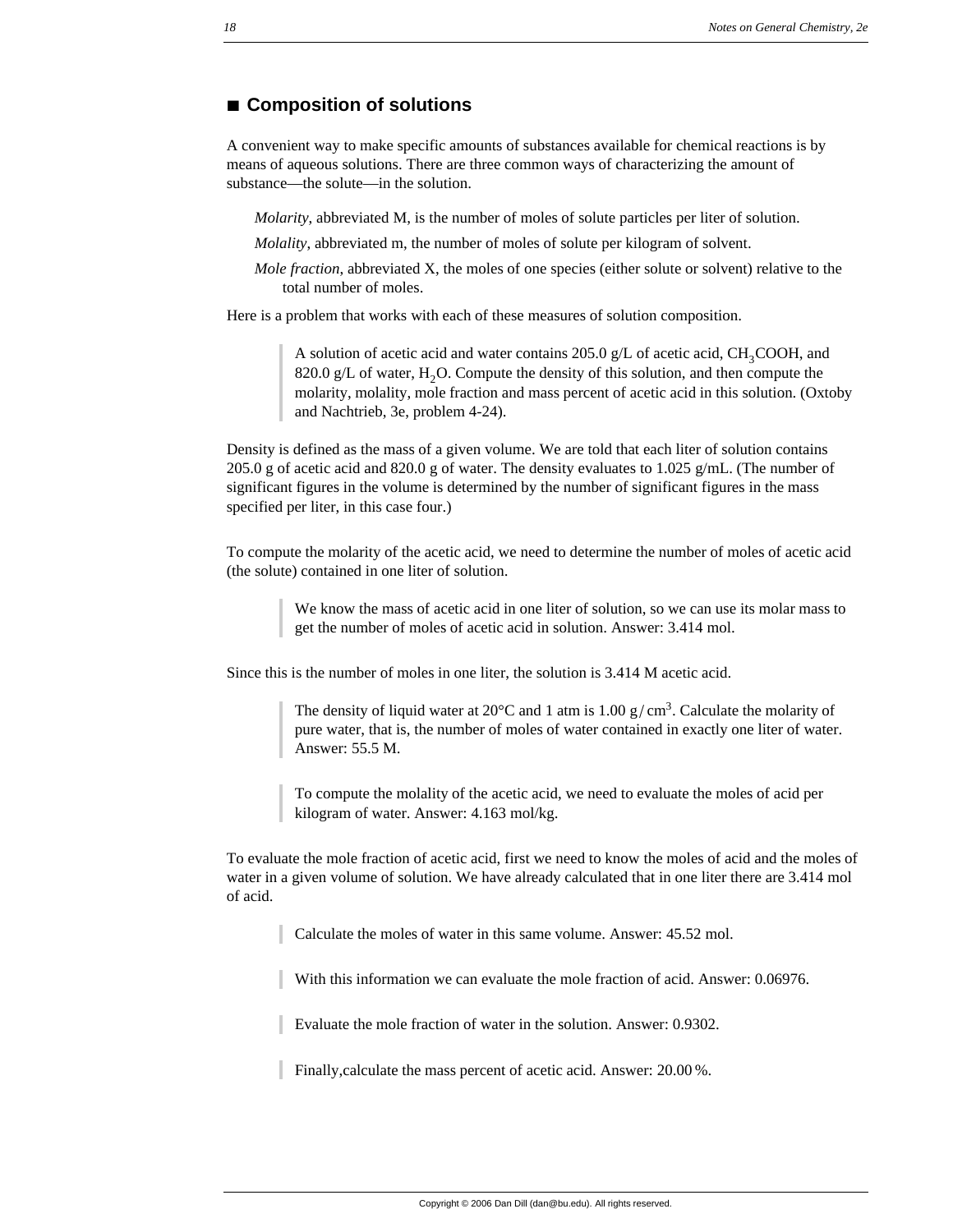#### **Making a solution of known molarity**

How many grams of nickel chloride hydrate,  $\text{NiCl}_2(\text{H}_2\text{O})_6$ , are needed to prepare 1.00 L of 0.500 M  $NiCl<sub>2</sub>?$ 

The first step is to calculate the number of moles of NiCl<sub>2</sub> needed. Answer: 0.500 mol.

Next, we compute the number of moles of  $\text{NiCl}_2(\text{H}_2\text{O})_6$  needed. Since there is one mole of NiCl<sub>2</sub> per mole of hydrate. Answer: 0.500 mol.

Finally, we compute the mass of  $\text{NiCl}_2(\text{H}_2\text{O})_6$  needed. Answer: 119 g.

So, to make the solution, we place 119 g  $NiCl<sub>2</sub>(H<sub>2</sub>O)<sub>6</sub>$  in a volumetric flask, then carefully add water so that all of the salt dissolves and then continue to add water until the total volume is 1.00 L.

#### **Diluting a solution of known molarity**

A stock solution is prepared by placing 25.0 g of ammonium sulfate,  $(NH_4)_2SO_4$ , in a flask and adding water to bring the total volume to 100.0 mL. Then, 10.00 mL of this solution is combined with 50.00 mL of water. Calculate the molarity of the combined, 60.00-mL solution

The first step is to compute the molarity of the stock solution.

We do this by calculating the number of moles we have. Answer: 0.189 mol.

Next, calculate the molarity. Answer: 1.89 mol/L.

Next, the key idea is that whenever a solution is diluted, there is *no change in the moles of solute present*. We express this in the equation moles of solute =  $V_i M_i = V_f M_f$ . In this problem  $V_i = 0.01000$  L,  $V_f = 0.06000$  L, and  $M_i = 1.89$  mol/L.

Solve for the final molarity. Answer: 0.315 mol/L.

Note that since we are taking a ratio of volumes we do not need the mL-to-L conversion, that is, we can just take the ratio of volumes in milliliters.

#### **Molarity and titration**

A very important example of molarity is to determine the volumes of reactants that would exactly combine with each another. Here is a simple example to illustrate how this works. Let's say we have the reaction

 $2 \text{ A}(aq) + 3 \text{ B}(aq) \rightarrow \text{C}(s)$ 

and we know that we have 12.6 mL of A. We find that we have to add 11.2 mL of 1.32 M B to completely react with all of the A. What is the molarity of A?

From the chemical equation, we know that

$$
mol A = mol B \times \frac{2 \text{ mol A}}{3 \text{ mol B}}.
$$